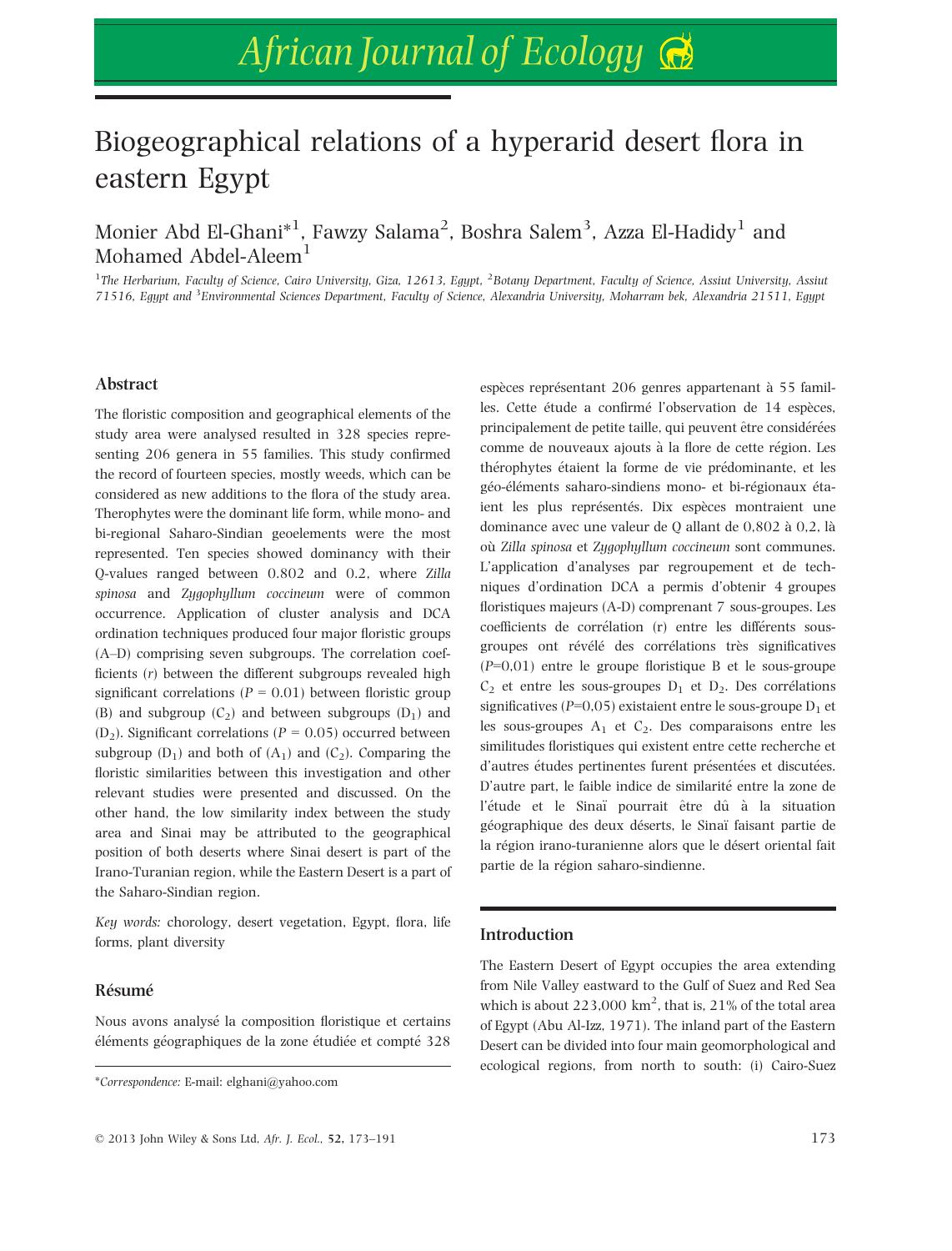Desert, (ii) Limestone Desert, (iii) Sandstone Desert and (iv) Nubian Desert (Zahran & Willis,1992). Phytogeographically, El Hadidi (1980) divided the Eastern Desert into two main subterritories: (i) Galalah Desert, including Cairo-Suez and the northern limestone plateau and (ii) Arabian Desert, including the southern limestone plateau and the Nubian Sandstone. Ayyad & Ghabbour (1986) considered this desert a part of the hyperarid province of hot desert which covers most of Egypt and extends south to Lat. 21°N in Sudan. Hyperarid provinces are characterized by a mean temperature of over 30°C in the hottest month and a winter rainfall averaging  $30$   $\text{mm}^{-1}$ .

Due to the variations in the flora and vegetation of its wadi ecosystem and the coastal flora along the Red Sea, the Eastern Desert was of extreme interest to botanists from the early beginnings of the last century such as Schweinfurth (1901), Montasir (1938), Hassib (1951), Girgis (1965), Kassas (1952, 1953), Kassas & Girgis (1969, 1970, 1972), Hassan (1987), Salama & Fayed (1989, 1990), Salama & El-Naggar (1991), Abd El-Ghani (1998) and Hassan (2003). Except that of Hassan (1987), most of the previous studies dealt with the different ecological aspect, with less attention to the floristic features of this desert.

Uncontrolled human activities in this desert caused great changes in the distribution, presence and extinction of the Eastern Desert plants, so this study was designed to increase our knowledge about the present status of the floristic diversity of the Eastern Desert of Egypt based on extensive field surveys and the previous herbarium and literature records. To better understand the flora and its biogeographical affinities, the floristic composition and geographical elements of the Eastern Desert were analysed at family and generic levels. The floristic relationships of this desert to its neighbouring desert in Sinai were discussed by comparing the revised floristic inventories and checklists of these regions in this study.

#### Material and methods

The study area lies between 30°06′ and 24°00′ of the Northern Latitudes (Fig. 1). The Eastern Desert of Egypt consists essentially of a backbone of high, rugged mountains running parallel to and at a relatively short distance from the Red Sea coast. To the west of the Red Sea Mountains (igneous in the south and limestone in the north) lie two broad plateaux, parted by the road of Qift-Qusseir (Lat. 26°N). This desert is greatly dissected by

valleys and ravines and that all its drainage is external. Topography, geology, geomorphology and soil of this area have been documented by Said (1962), Abu Al-Izz (1971) and Zahran & Willis (1992).

Climatically, the study area lies within the hyperarid provinces (UNEP, 1992) with a mild winter and a hot summer (mean temperature of the hottest month 20–30°C) covering the Eastern Desert and the northeastern part of the Western Desert and Gebel Uweinat area. Rainfall occurs only in winter and is due to random cloudbursts, a general feature in arid desert: rain may occur once every several years. The mean annual rainfall ranges from 25 mm in Suez, 4 mm in Hurghada to 3.4 mm in Qusseir and 1.2 mm in Mersa Alam (Table 1). The main bulk of rain occurs in winter, that is, Mediterranean affinity, and summer is, in general, rainless. On daily basis, the mean minimum temperature is high and ranges between 14 and 21.7°C in winter and mean maximum 23.1–46.1°C in summer. Relative humidity ranges from 43% in summer to 65% in winter. The Piche evaporation is higher in summer  $(13.7–21.5 \text{ mm day}^{-1})$ than in winter  $(5.2-10.4 \text{ mm day}^{-1})$ . Some climatic features in certain stations along the Red Sea coast and the Nile Valley may explain environmental aridity and thermal continentality which increases from north to south (Table 1).

Between 2009 and 2012, 35 field trips were conducted to 500 sites representing 34 geo-referenced sectors covering as much as possible the different landforms in the study area (Fig. 1; Table 2). In each of the studied 34 sectors, presence or absence of plant species is recorded using a number of sites randomly positioned. Due to limited accessibility and rugged topography of some sectors, few sites (6–9) were studied. Taking into account the highly variable abundance of plants (in time and space) in this extreme arid desert environment, the size of sites varied from  $10 \text{ m} \times 10 \text{ m}$  in dense vegetation cover to  $20 \text{ m} \times 20 \text{ m}$  in widely spaced shrubs or trees. Field crops and cultivated trees were not included in this survey.

Approximately 164,000 data entries (500 sites  $\times$  328 species) were resulted from the present collections. To determine the degree of occurrence of each species in the study area, a Q-value (Danin, Shmida & Liston, 1985) was calculated from the formula:  $Q =$  number of entries of a species  $\times$  total number of species/164,000. Therefore, for each of the collected species, the following data were given: species name, life form, chorology, distribution in sectors, Q-value and occurrence symbols (Dom. = dominant,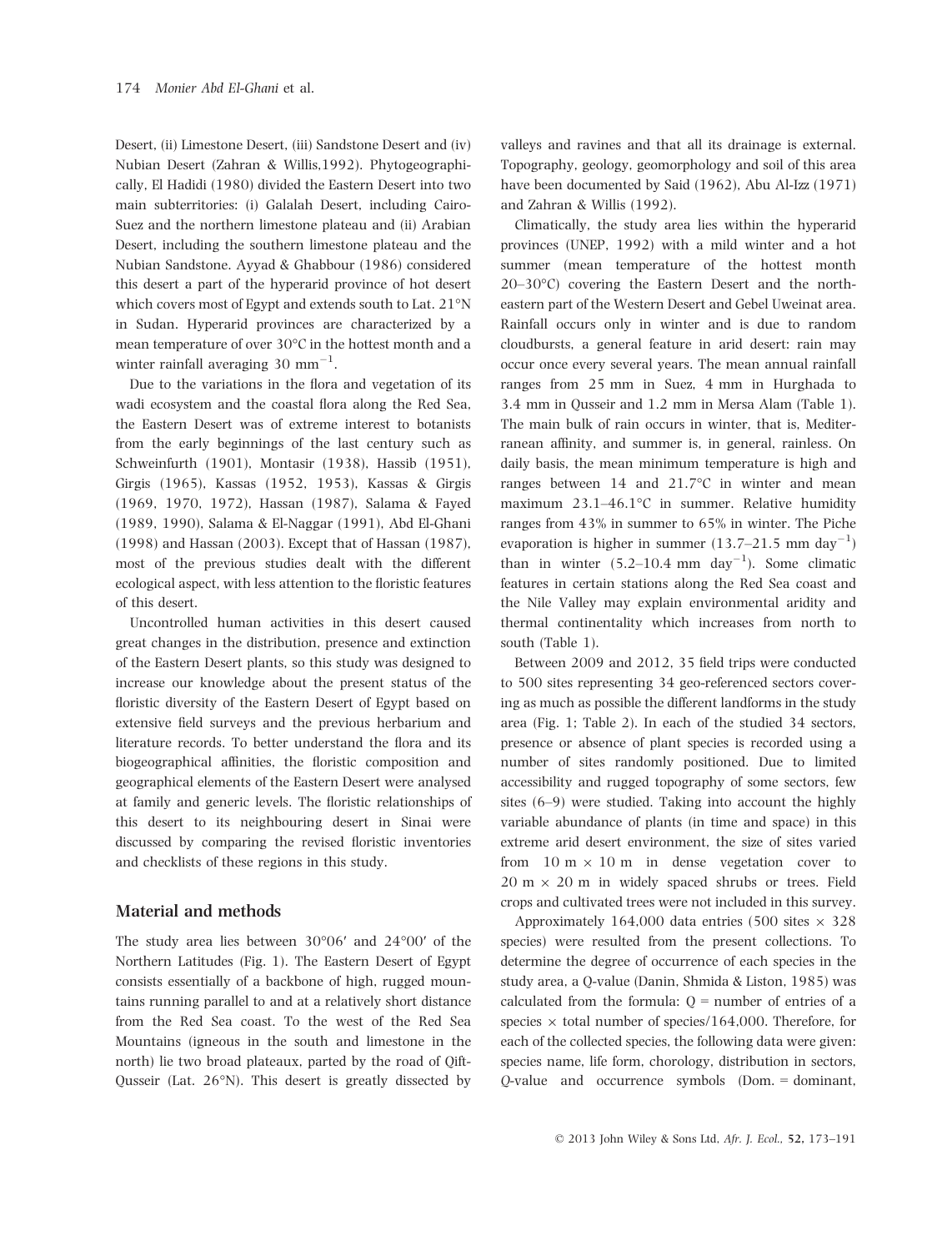

Fig 1 Map of the study area showing the location of the 34 studied sectors

 $Q$ -value  $\geq 0.2$ ; Very Com. = very common,  $Q$ -value 0.1–  $0.199$ ; Com. = common,  $Q$ -value  $0.05-0.099$ ; Occ. = occasional or rare species,  $Q$ -value  $0.01-0.049$ ; and Spo. = sporadic or very rare in the study area,  $Q$ -value  $\leq 0.01$ ). The collected plant species were arranged according to their Qvalue.

Based on the plant list, the floristic and geographical attributes of the flora of the Eastern Desert were analysed. Patterns of seed plant distribution were quantified at the generic level based on Boulos (1999, 2000, 2002, 2005, 2009). To discuss the floristic similarity and variation as well as biogeographical affinities among the adjacent Sinai Desert, comparisons of floristic composition and geographical elements between the Eastern Desert and Sinai were made using updated checklists of their floras. The checklist of Sinai flora (Danin, Shmida & Liston, 1985) was used for making comparisons.

A floristic data matrix of 97 species and 34 sectors was constructed after the removal of 231 species occurring in less than four sectors (<10%). Based on a binary presence– absence of species and sites, the resultant data matrix was processed by multivariate analysis using the software PAST version 2.11 (Hammer, Harper & Ryan, 2001). For the classification of sectors, cluster analysis using minimum variance as the agglomeration criterion (Orloci, 1978) was applied to a squared Euclidean distance dissimilarity matrix. To assure the robustness of the resultant classification, we devised a second classification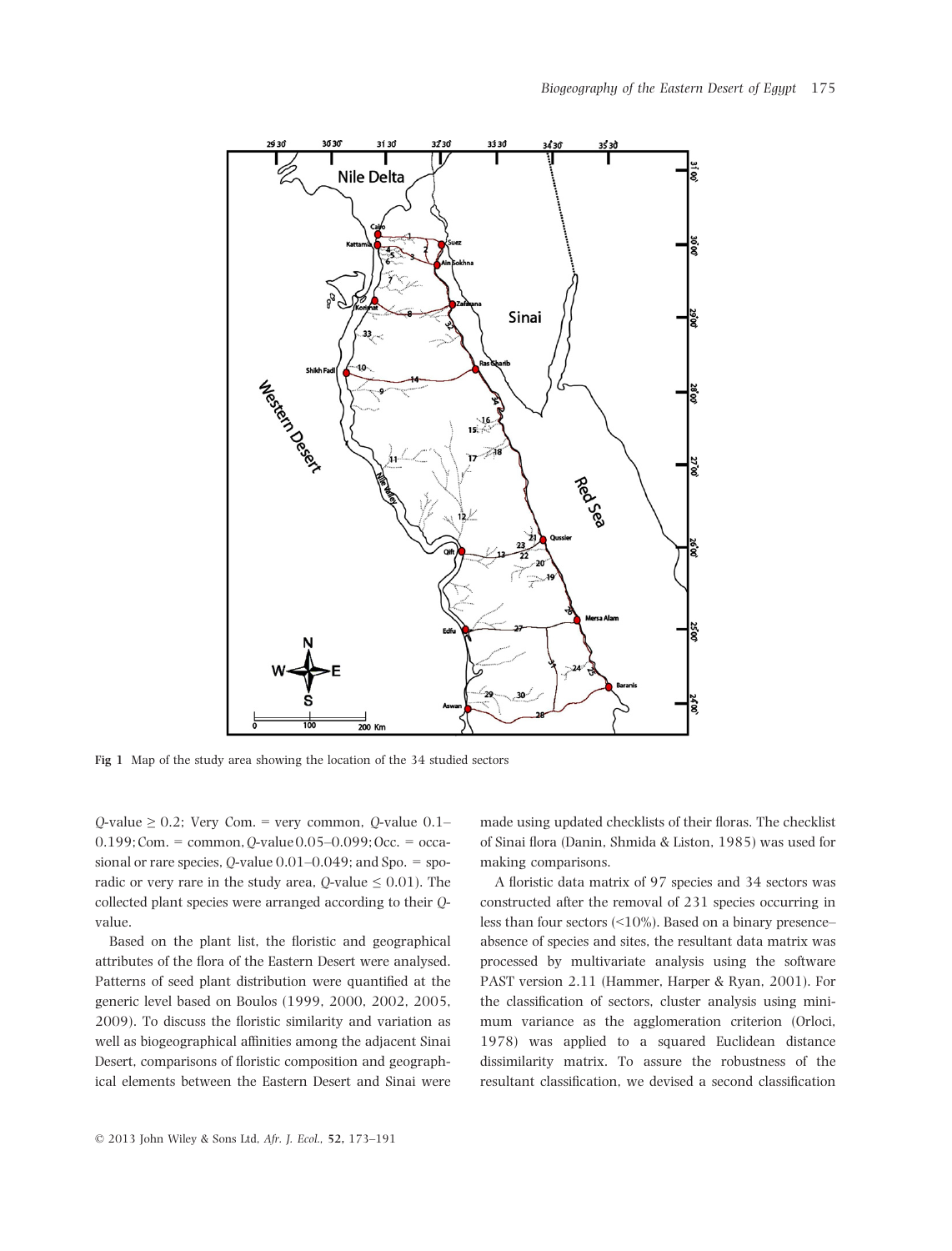|                      |      | Temperature $(^{\circ}C)$ |               |                          |                                     |  |  |  |  |  |
|----------------------|------|---------------------------|---------------|--------------------------|-------------------------------------|--|--|--|--|--|
| Station              | Max  | Min                       | Rainfall (mm) | Relative humidity $(\%)$ | Evaporation (mm day <sup>-1</sup> ) |  |  |  |  |  |
| Nile land            |      |                           |               |                          |                                     |  |  |  |  |  |
| Cairo                | 28.1 | 15.8                      | 23.8          | 55.0                     | 10.5                                |  |  |  |  |  |
| Beni Suef            | 29.5 | 12.7                      | 8.6           | 49.0                     | 12.2                                |  |  |  |  |  |
| Menya                | 29.8 | 15.0                      | 5.08          | 42.3                     | 10.5                                |  |  |  |  |  |
| Assiut               | 30.7 | 15.3                      | 6.2           | 30.4                     | NA                                  |  |  |  |  |  |
| Oena                 | 31.9 | 14.6                      | 5.3           | 26.9                     | 17.6                                |  |  |  |  |  |
| Red Sea coastal land |      |                           |               |                          |                                     |  |  |  |  |  |
| Suez                 | 28.1 | 18.0                      | 25.0          | 53.1                     | 9.4                                 |  |  |  |  |  |
| Hurghada             | 27.8 | 18.6                      | 4.0           | 46.1                     | 14.1                                |  |  |  |  |  |
| Ouseir               | 28.0 | 18.7                      | 3.4           | 49.8                     | 8.8                                 |  |  |  |  |  |
| Mersa Alam           | 29.5 | 22.3                      | 1.2           | 54.4                     | NA                                  |  |  |  |  |  |

Table 1 Annual average (over 50 years) of some climatic features at nine meteorological stations within the study area.  $(Max = maximum, Min = minimum)$ 

using Sørensen similarity coefficient with the group average linkage cluster analysis algorithm using the program Multi-Variate Statistical Package (MVSP) version 3.1 (Kovach, 1999). This produced nearly identical results to the PAST analysis. Søensen's coefficient of floristic similarity (CCs) between the cluster floristic groups is also estimated. Species richness (alpha-diversity) within each separated floristic group was calculated as the average number of species per sector. All the statistical analyses were carried out using SPSS version 10.0 for Windows.

Identification was carried out at the Cairo University Herbarium (CAI), and nomenclature followed Täckholm (1974) which updated by Boulos (1999, 2000, 2002, 2005). Analysis of the phytogeographical ranges was according to Wickens (1976), life-form categories followed Raunkiaer's system of classification (Raunkiaer, 1934), and endemic and near endemic species followed Boulos (2009).

#### Results and discussion

#### Floristic analysis

Altogether, 328 species were recorded from various landforms through 34 sectors representing 206 genera in 55 families (Table 3). More than 50% (188 species) of the recorded species belonging to eight families; these are the species-rich families: Asteraceae (41 species), Poaceae (27 species), Fabaceae (34 species), Chenopodiaceae (24 species), Brassicaceae and Zygophyllaceae (eighteen species for each), and Boraginaceae, and Caryophyllaceae (13

species for each). These families represent the most common in the Mediterranean North African flora (Quézel, 1978; Funk et al., 2009). Asteraceae (the largest family in our list) is not only the largest family in the Flora of Egypt (Täckholm, 1974; Shaltout, El-Kady & El-Sheikh, 1999; Boulos, 2002) but also the largest and most widespread of the flowering plants in the world (Good, 1974; Funk et al., 2009). Table (3) shows also that Astragalus (ten species), Plantago (nine species), Fagonia (eight species), Erodium (seven species), Atriplex, Cleome, Heliotropium and Zygophyllum (five species for each) were the largest genera. The highest numbers of species (72, 71 and 68) were recorded in sectors 1, 8 and 3, respectively, while the lowest numbers (10, 8) were in sectors 25 and 34, respectively.

Taking into account the Q-values of the recorded species, ten species showed dominancy with their Q-values ranged between 0.802 and 0.2 (Table 3). The highest among others were Zilla spinosa and Zygophyllum coccineum which recorded in more than 65% of the studied sites and spread their dominancy all over the Eastern Desert of Egypt. Their dominance over the communities of the Eastern Desert was documented by many scholars, among others; Montasir (1938), Hassib (1951), Kassas & Imam (1954), Kassas & El-Abyad (1962), Kassas & Girgis (1964), Salama & El-Naggar (1991), Abd El-Ghani (1998) and Galal & Fahmy (2012). In his account on the northern wadies of the Eastern Desert of Egypt, Fossati, Pautou & Peltier (1998) recorded Zilla spinosa and Zygophyllum coccineum on more than half of his reléves and indicated their wide range of distribution, often on fine calcareous neutral or alkaline substratum. The remaining eight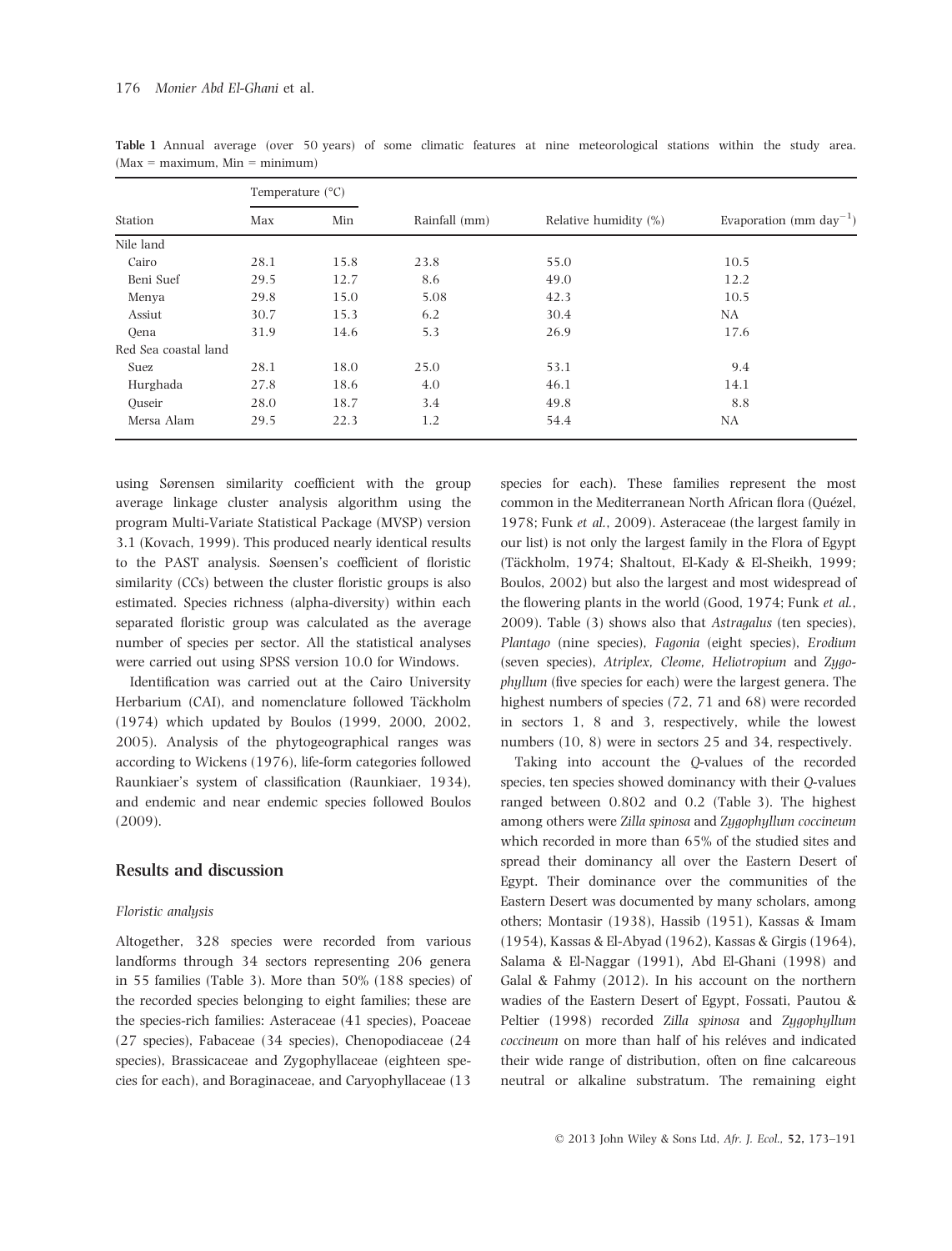| Symbol           | Sector                     | Total number of sites |
|------------------|----------------------------|-----------------------|
| T1               | Cairo-Suez Road            | 20                    |
| T <sub>2</sub>   | Wadi Hagul                 | 10                    |
| T3               | Kattamia-Ain Sokhna Road   | 15                    |
| <b>T4</b>        | Wadi Degla                 | 20                    |
| T5               | Wadi Hof                   | 20                    |
| T6               | Wadi Garawi                | 10                    |
| T7               | El-Saff Desert             | 20                    |
| T8               | Korimat-Zafarana Road      | 22                    |
| T9               | Wadi Tarfa                 | 11                    |
| T10              | Wadi El-Tahnawi            | 10                    |
| T11              | Wadi Assiuty               | 12                    |
| T12              | Wadi Oena                  | 21                    |
| T13              | <b>Qift-Qussier Road</b>   | 32                    |
| T14              | Ras Gharib-Shikh Fadl Road | 30                    |
| T15              | Wadi Abu Had               | 16                    |
| T16              | Wadi Deb                   | 9                     |
| T17              | Wadi El-Oattar             | 16                    |
| T18              | Wadi Beli                  | 9                     |
| T19              | Wadi Um Ghig               | 13                    |
| <b>T20</b>       | Wadi Assal                 | 12                    |
| T <sub>2</sub> 1 | Wadi El-Nakhil             | 7                     |
| <b>T22</b>       | Wadi Karim                 | 6                     |
| T23              | Wadi El-Hammaria           | 11                    |
| T24              | Wadi El-Gemal              | 20                    |
| T25              | Mersa Alam-Hammata Road    | 11                    |
| T <sub>26</sub>  | Mersa Alam-Oussier Road    | 25                    |
| <b>T27</b>       | Edfu-Mersa Alam Road       | 26                    |
| <b>T28</b>       | Aswan- Baranis Road        | 7                     |
| T29              | Wadi Kherit                | 6                     |
| T30              | Wadi Natash                | 10                    |
| T31              | El Shikh Salem Road        | 6                     |
| T32              | Suez-Ras Gharib Road       | 15                    |
| T33              | Wadi El-Shikh              | 12                    |
| T34              | Gharib-Oussier Road        | 10                    |
|                  |                            |                       |

Table 2 Characteristics of the 34 sectors, together with their names and the total number of studied sites

dominant species (Pulicaria undulata, Ochradenus baccatus, Zygophyllum simplex, Acacia tortilis, Trichodesma africanum, Morettia philaeana, Farsetia aegyptia and Tamarix nilotica) showed a regional dominancy over certain sectors. Fiftysix very common and common species with Q-values ranged from 0.198 to 0.05 were identified and included Haloxylon salicornicum, Launaea nudicaulis, Echinops spinosus, Fagonia mollis, Atriplex halimus, Euphorbia retusa and Calotropis procera (Table 3). Occasional (rare) species were represented by 90 species such as Zygophyllum decumbens, Heliotropium bacciferum, Capparis spinosa, Centaurea aegyptiaca, Launaea spinosa and Kickxia aegyptiaca. Sporadic (very

rare) that have Q-values <0.01 constituted the main bulk of the recorded flora (172 species, ca. 49.5% of the total species) and included among others; Cometes abyssinica, Helianthemum kahiricum, Cleome arabica, Halopeplis perfoliata, Calendula arvensis and Xanthium strumarium.

Ninety-two historical records (61 perennials, 31 annuals) were documented, and there was no other indication about their presence till to date. These included Schweinfurth's records of Krascheninnikovia ceratoides from Wadi El-Abiad and Galium spurium from South Galala in 1887; Keller's record of Echium longifolium from Wadi Hof in 1904, Simpson's records of Colchicum cornigerum, Heteroderus pusilla, Origanum syriacum, Volutaria crupinoides in 1924; and Simpson's record of Schimpera arabica from Wadi Araba in 1928. Of the remarkable records, the stem parasite Cusuta brevistyle, and the water-loving species Ruppia maritima, Veronica anagallis-aquatica and V. beccabunga can be mentioned (full information about these records is ready upon direct request from the authors). The endemic Fagonia Täeckhomiana was the only species that reported as extinct by El Hadidi (1979, 2000). The establishment of new settlements and resorts along the Red Sea coast, building new cities beside the old one along the Nile Valley and its expansion to the desert fringes, and the construction of highways that connect the Nile Valley with most of the cities along the Red Sea coast may explain the disappearance of many species and the remarkable changed flora and vegetation occurred in the study area (El Hadidi & Hosni, 2000).

The comparison between the results of this study with that of Hassan (1987) revealed that 270 species were in common of the total of 496 species recorded. The index of similarity (Cs) is therefore 80.9%. This high value can be attributed to the stability of the flora in this area, with limited changes occurred. Seventy-four species characterized the study of Hassan (1987) on the flora of the Eastern Desert, which have not been recorded in this investigation. Forty-eight species in the six largest families: Asteraceae (ten species), Caryophyllaceae (eight species), Chenopodiaceae and Poaceae (seven species for each), Aizoaceae (six species) and Brassicaceae and Lamiaceae (five species for each) formed the major part of the characteristic species. On the other hand, fourteen species, mostly weeds, characterized the present study that neither recorded in previous studies nor in the literature. These may be considered as new additions to the flora of the Eastern Desert of Egypt. Recorded weeds included Ammi majus, Convolvulus arvensis, Plantago major, Lolium rigidum and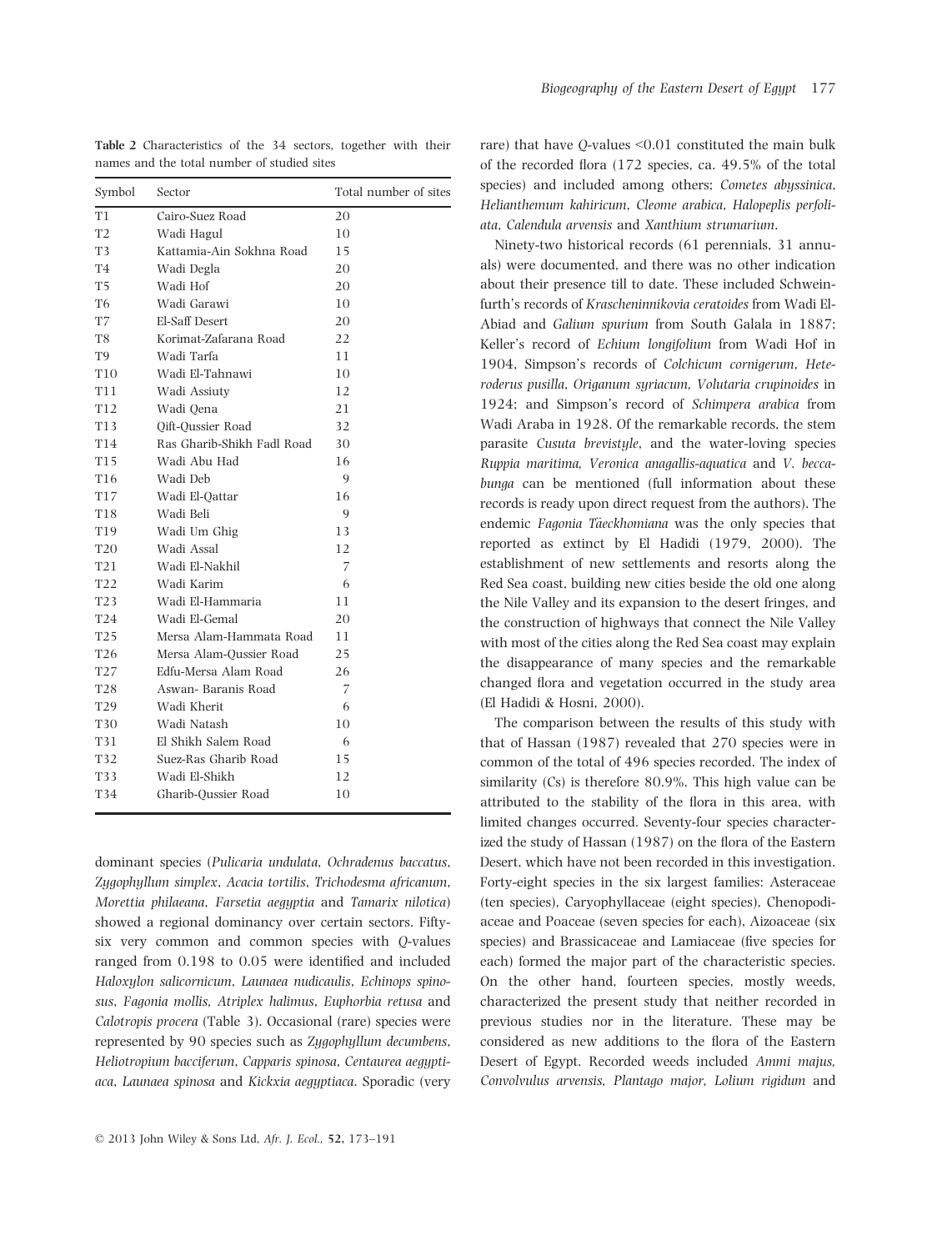|                 |                                              | Floristic      |           |               |           |                    |
|-----------------|----------------------------------------------|----------------|-----------|---------------|-----------|--------------------|
| Family          | Species                                      | group          | Q-Value   | <b>Status</b> | Life form | Chorotype          |
| Aizoaceae       | Mesembryanthemum<br>crystallinum L.          | A1             | 0.002     | Spo.          | Th.       | Med., Eu-Si        |
| Aizoaceae       | Mesembryanthemum<br>nodiflorum L.            | A2             | 0.002     | Spo.          | Th.       | Med., Eu-Si, Sa-Si |
| Aizoaceae       | Trianthema triquetra Willd.                  | A1             | 0.002     | Spo.          | Th.       | Un                 |
| Amaranthaceae   | Amaranthus graecizans L.                     | C1             | 0.002     | Spo.          | Th.       | Pal.               |
| Anacardiaceae   | Rhus tripartita (Ucria)<br>Grande            | D2             | 0.002     | Spo.          | Ph.       | Med., Sa-Si, Ir-Tu |
| Apiaceae        | Ammi majus L.                                | B              | 0.002     | Spo.          | Th.       | Med.               |
| Apiaceae        | Daucus littoralis Sm.                        | B              | 0.002     | Spo.          | Н.        | Eu-Si              |
| Arecaceae       | Hyphaene thebaica (L.) Mart.                 | C <sub>2</sub> | 0.002     | Spo.          | Ph.       | Su-Za              |
| Apocynaceae     | Glossonema boveanum<br>(Decne.) Decne.       | D2             | 0.002     | Spo.          | Н.        | Su-Za              |
| Apocynaceae     | Oxystelma esculentum (L.f.)<br>R. Br.        | A2             | 0.002     | Spo.          | Ph.       | Gu-Co              |
| Apocynaceae     | Periploca aphylla Decne.                     | D2             | 0.002     | Spo.          | Ph.       | Sa-Si              |
| Apocynaceae     | Solenostemma arghel (Delile)<br>Hayne        | D2             | 0.002     | Spo.          | Ph.       | Sa-Si              |
| Asteraceae      | Achillea santolina L.                        | A <sub>2</sub> | 0.002     | Spo.          | Н.        | Ir-Tu              |
| Asteraceae      | Bidens pilosa L.                             | A1             | 0.002     | Spo.          | Th.       | Med., Ir-Tu, Eu-Si |
| Asteraceae      | Calendula arvensis L.                        | A1             | 0.002     | Spo.          | Th.       | Cosm.              |
| Asteraceae      | Cichorium endivia L.                         | A1             | 0.002     | Spo.          | Th.       | Ir-Tu, Med.        |
| Asteraceae      | Limbarda crithmoides L.                      | A1             | 0.002     | Spo.          | Hel.      | Med., Eu-Si        |
| Asteraceae      | Lactuca serriola L.                          | C1             | 0.002     | Spo.          | Th.       | Med., Ir-Tu, Eu-Si |
| Asteraceae      | Urospermum picroides (L.)<br>F.W.Schmidt     | B              | 0.002     | Spo.          | Th.       | Med., Sa-Si, Ir-Tu |
| Asteraceae      | Xanthium strumarium L.                       | A2             | 0.002     | Spo.          | Th.       | Ir-Tu, Med.        |
| Boraginaceae    | Echiochilon fruticosum Desf.                 | C <sub>1</sub> | 0.002     | Spo.          | Ch.       | Sa-Si              |
| Boraginaceae    | Echium rauwolfii Delile                      | D2             | 0.002     | Spo.          | Th.       | Su-Za              |
| Boraginaceae    | Heliotropium curassivicum L.                 | A2             | 0.002     | Spo.          | Ch.       | Pan.               |
| Boraginaceae    | Moltkiopsis ciliata (Forssk.)<br>I.M.Johnst. | A2             | 0.002     | Spo.          | Ch.       | Sa-Si              |
| Boraginaceae    | Paracaryum intermedium<br>(Fresen.) Lipsky   | A1             | 0.002     | Spo.          | Th.       | Sa-Si, Ir-Tu       |
| Brassicaceae    | Brassica rapa L.                             | B              | 0.002     | Spo.          | Th.       | Cosm.              |
| Brassicaceae    | Brassica tournefortii Gouan                  | A1             | 0.002     | Spo.          | Th.       | Med., Sa-Si        |
| Brassicaceae    | Coronopus niloticus (Delile)<br>Spreng.      | A2             | 0.002     | Spo.          | Th.       | Un                 |
| Brassicaceae    | Farsetia longisiliqua Decne.                 | A2             | $0.002\,$ | Spo.          | Ch.       | Su-Za              |
| Brassicaceae    | Savignya parviflora (Delile)<br>Webb         | A1             | 0.002     | Spo.          | Th.       | Sa-Si              |
| Brassicaceae    | Sisybrium irio L.                            | A2             | 0.002     | Spo.          | Th.       | Cosm.              |
| Cannabaceae     | Cannabis sativa L.                           | A1             | 0.002     | Spo.          | Th.       | Cosm.              |
| Capparidaceae   | Maerua crassifolia Forssk.                   | D2             | 0.002     | Spo.          | Ph.       | Su-Za              |
| Caryophyllaceae | Paronychia sinaica Fresen                    | C1             | 0.002     | Spo.          | Η.        | Ir-Tu              |
| Caryophyllaceae | Silene linearis Decne.                       | C1             | 0.002     | Spo.          | Th.       | Sa-Si              |
| Chenopodiaceae  | Atriplex farinosa Forssk.                    | $\mathbb{C}2$  | 0.002     | Spo.          | Ph.       | Sa-Si              |

Table 3 Species composition of the study area arranged according to their Q-values, together with their floristic groups, status, life forms and chorotypes. For status and life form abbreviations, see text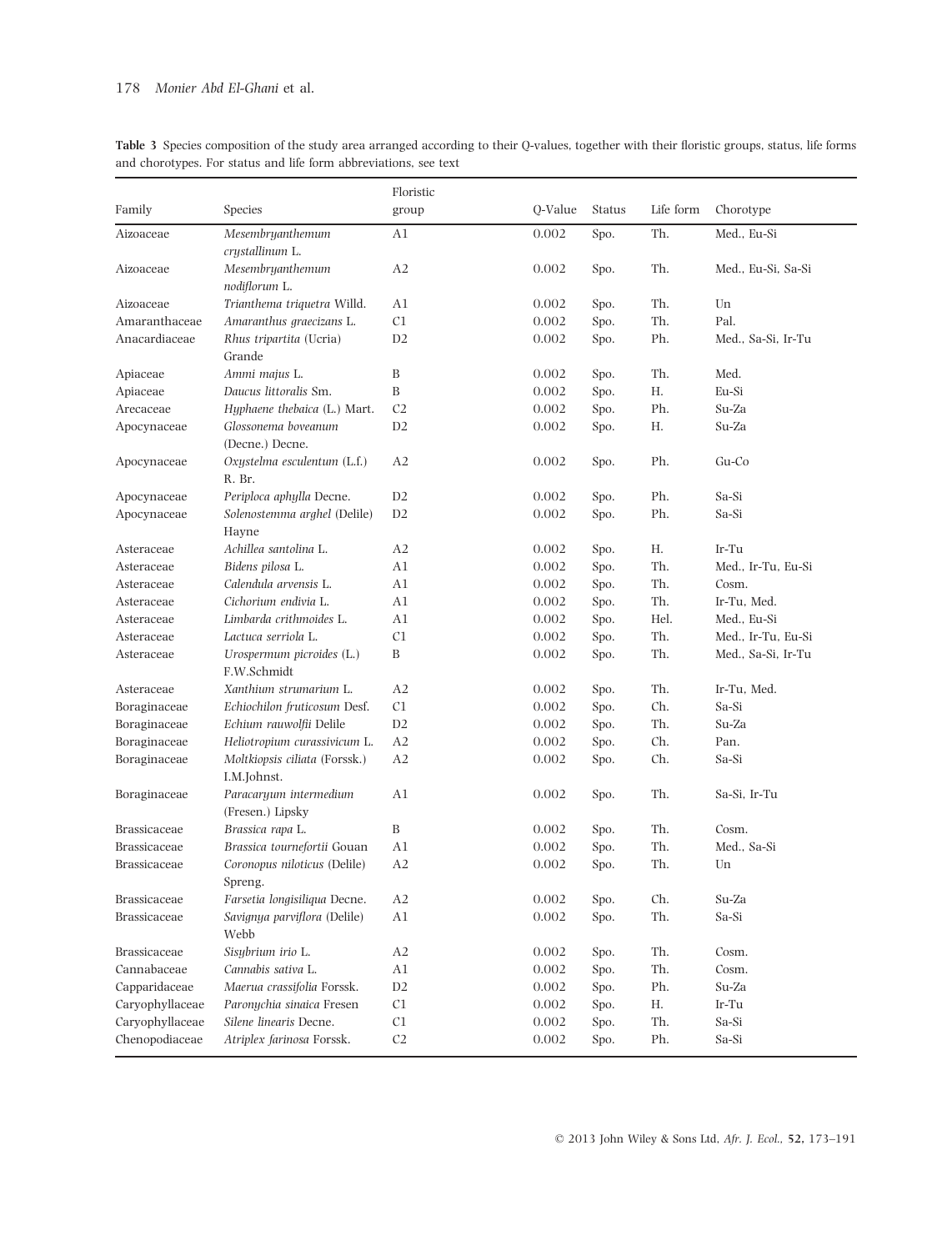|                |                                                   | Floristic      |         |        |           |                           |
|----------------|---------------------------------------------------|----------------|---------|--------|-----------|---------------------------|
| Family         | Species                                           | group          | Q-Value | Status | Life form | Chorotype                 |
| Chenopodiaceae | Halocnemum strobilaceum<br>(Pall.) M.Bieb.        | A1             | 0.002   | Spo.   | Ch.       | Med., Sa-Si, Ir-Tu        |
| Chenopodiaceae | Halopeplis perfoliata (Forssk.)<br>Bunge ex Asch. | A1             | 0.002   | Spo.   | Ch.       | Sa-Si                     |
| Cistaceae      | Helianthemum schweinfurthii<br>Grosser            | A2             | 0.002   | Spo.   | Ch.       | End.                      |
| Cleomaceae     | Cleome arabica L.                                 | A2             | 0.002   | Spo.   | Η.        | Sa-Si                     |
| Cleomaceae     | Cleome brachycarpa DC.                            | D <sub>2</sub> | 0.002   | Spo.   | Th.       | Sa-Si                     |
| Convolvulaceae | Convolvulus arvensis L.                           | A2             | 0.002   | Spo.   | Geo.      | Pal.                      |
| Cucurbitaceae  | Cucumis prophetarum L.                            | D <sub>2</sub> | 0.002   | Spo.   | Η.        | Sa-Si                     |
| Cyperaceae     | Cyperus alopecuroides Rottb.                      | A <sub>2</sub> | 0.002   | Spo.   | Hel.      | Un                        |
| Cyperaceae     | Cyperus articulata L.                             | A2             | 0.002   | Spo.   | Η.        | Pal.                      |
| Cyperaceae     | Cyperus conglomeratus Rottb.                      | D2             | 0.002   | Spo.   | Н.        | Med., Sa-Si, Su-Za        |
| Ephedraceae    | Ephedra ciliata Fisch. ex<br>C.A.Mey.             | A2             | 0.002   | Spo.   | Ph.       | Su-Za                     |
| Euphorbiaceae  | Chrozophora plicata (Vahl)<br>Spreng.             | A2             | 0.002   | Spo.   | Ch.       | Med., Sa-Si               |
| Euphorbiaceae  | Euphorbia peplus L.                               | A1             | 0.002   | Spo.   | Th.       | Med., Ir-Tu, Eu-Si        |
| Euphorbiaceae  | Ricinus communis L.                               | A1             | 0.002   | Spo.   | Ph.       | Pal.                      |
| Fabaceae       | Acacia saligna (Labill.)<br>Wendl.f.              | B              | 0.002   | Spo.   | Ph.       | Aus.                      |
| Fabaceae       | Cullen plicata (Delile) C. H.<br>Stirt.           | A1             | 0.002   | Spo.   | Η.        | Sa-Si                     |
| Fabaceae       | Lotus creticus L.                                 | A <sub>2</sub> | 0.002   | Spo.   | Ch.       | Med.                      |
| Fabaceae       | Sesbania sesban (L.) Merr.                        | A2             | 0.002   | Spo.   | Ph.       | Su-Za                     |
| Fabaceae       | Tephrosia purpurea (L.) Pers.                     | D2             | 0.002   | Spo.   | Ch.       | Sa-Si                     |
| Frankeniaceae  | Frankenia hirsuta L.                              | A1             | 0.002   | Spo.   | Ch.       | Med., Eu-Si               |
| Frankeniaceae  | Frankenia pulverulenta L.                         | A1             | 0.002   | Spo.   | Th.       | Med., Sa-Si, Ir-Tu        |
| Geraniaceae    | Erodium cicutarium (L.)<br>L'Her.                 | A1             | 0.002   | Spo.   | Th.       | Ir-Tu, Med.               |
| Juncaceae      | Juncus acutus L.                                  | A2             | 0.002   | Spo.   | Н.        | Ir-Tu, Med.               |
| Molluginaceae  | Glinus lotoides L.                                | C1             | 0.002   | Spo.   | Th.       | Ir-Tu, Med.               |
| Moraceae       | Ficus palmata Forsk.                              | A2             | 0.002   | Spo.   | Ph.       | Sa-Si                     |
| Orobanchaceae  | Orobanche ramosa L.                               | B              | 0.002   | Spo.   | Pa.       | Un                        |
| Oxalidaceae    | Oxalis corniculata L.                             | A1             | 0.002   | Spo.   | Th.       | Un                        |
| Plantaginaceae | Plantago afra L.                                  | A1             | 0.002   | Spo.   | Th.       | Med., Sa-Si, Ir-Tu        |
| Plantaginaceae | Plantago crypsoids Boiss.                         | A2             | 0.002   | Spo.   | Th.       | Near End.                 |
| Plantaginaceae | Plantago exigua Murray                            | D2             | 0.002   | Spo.   | Th.       | Un                        |
| Plantaginaceae | Plantago major L.                                 | A2             | 0.002   | Spo.   | Th.       | Med., Ir-Tu, Eu-Si        |
| Poaceae        | Cenchrus ciliaris L.                              | A1             | 0.002   | Spo.   | Н.        | Su-Za, Ka-Na, Cape, Sa-Si |
| Poaceae        | Crypsis schoenoides (L.)<br>Lam.                  | A1             | 0.002   | Spo.   | Th.       | Med., Ir-Tu, Eu-Si        |
| Poaceae        | Dactyloctenium aegyptium<br>$(L.)$ Willd.         | A2             | 0.002   | Spo.   | Th.       | Pal.                      |
| Poaceae        | Desmostachya bipinnata (L.)<br>Stapf.             | A2             | 0.002   | Spo.   | Geo.      | Sa-Si                     |
| Poaceae        | Dichanthium annulatus<br>(Forssk.) Stapf          | A2             | 0.002   | Spo.   | Н.        | Pal.                      |

© 2013 John Wiley & Sons Ltd, Afr. J. Ecol., 52, 173–191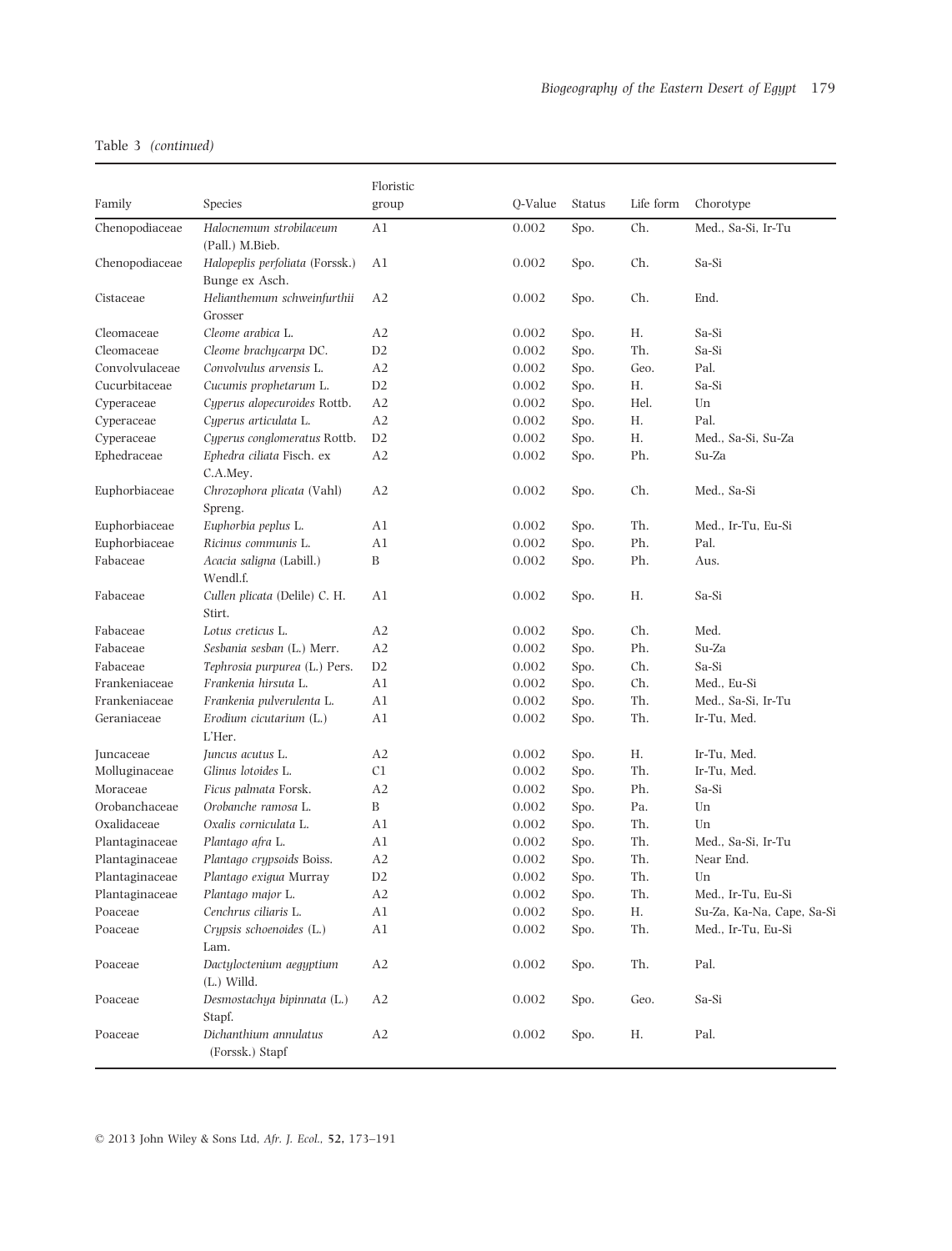|                  |                                                      | Floristic        |         |               |           |                    |
|------------------|------------------------------------------------------|------------------|---------|---------------|-----------|--------------------|
| Family           | Species                                              | group            | Q-Value | <b>Status</b> | Life form | Chorotype          |
| Poaceae          | Echinocloa colona (L.) Link.                         | C1               | 0.002   | Spo.          | Th.       | Sa-Si, Ir-Tu       |
| Poaceae          | Hordeum murinum L.                                   | A1               | 0.002   | Spo.          | Th.       | Sa-Si, Ir-Tu       |
| Poaceae          | Lolium rigidum Gaudin                                | A1               | 0.002   | Spo.          | Th.       | Ir-Tu, Med.        |
| Poaceae          | Pennisetum setaceum                                  | A1               | 0.002   | Spo.          | Н.        | Un                 |
|                  | (Forssk.) Chiov.                                     |                  |         |               |           |                    |
| Poaceae          | Schismus barbatus (L.) Thell.                        | A1               | 0.002   | Spo.          | Th.       | Med., Ir-Tu, Eu-Si |
| Poaceae          | Stipa capensis Thunb.                                | B                | 0.002   | Spo.          | Th.       | Sa-Si. Ir-Tu       |
| Polygonaceae     | Rumex cyprius Murb.                                  | A1               | 0.002   | Spo.          | Th.       | Sa-Si              |
| Polygonaceae     | Rumex dentatus L.                                    | A2               | 0.002   | Spo.          | Th.       | Sa-Si              |
| Polygonaceae     | Rumex simpliciflorus Murb.                           | A1               | 0.002   | Spo.          | Th.       | Sa-Si              |
| Portulacaceae    | Portulaca oleracea L.                                | C1               | 0.002   | Spo.          | Th.       | Cosm.              |
| Primulaceae      | Anagallis arvensis L.                                | C1               | 0.002   | Spo.          | Th.       | Cosm.              |
| Resedaceae       | Reseda decursiva Forssk.                             | A1               | 0.002   | Spo.          | Th.       | Sa-Si              |
| Scrophulariaceae | Kickxia acerbiana (Boiss.)                           | D1               | 0.002   | Spo.          | Ch.       | Sa-Si              |
|                  | Taeckh. & Boulos                                     |                  |         |               |           |                    |
| Scrophulariaceae | Lindenbergia indica (L.) Vatke                       | C1               | 0.002   | Spo.          | Ch.       | Sa-Si              |
| Solanaceae       | Datura stramonium L.                                 | B                | 0.002   | Spo.          | Th.       | Un                 |
| Solanaceae       | Hyoscyamus boveanus L.                               | D2               | 0.002   | Spo.          | Η.        | End.               |
| Solanaceae       | Hyoscyamus desertorum                                | A1               | 0.002   | Spo.          | Н.        | Med.               |
|                  | (Aschers. ex Boiss.)<br>Täckholm                     |                  |         |               |           |                    |
| Solanaceae       | Withania somnifera<br>$(L.)$ Dunal                   | $\boldsymbol{B}$ | 0.002   | Spo.          | Ch.       | Ir-Tu, Med.        |
| Sterculiaceae    | Glossostemon bruguieri Desf.                         | A1               | 0.002   | Spo.          | Th.       | Ir-Tu              |
| Thymelaeaceae    | Thymelaea hirsuta (L.) Endl.                         | A1               | 0.002   | Spo.          | Th.       | Sa-Si              |
| Urticaceae       | Urtica urens L.                                      | B                | 0.002   | Spo.          | Th.       | Med., Eu-Si        |
| Zygophyllaceae   | Zygophyllum propinqum<br>Decne.                      | A <sub>2</sub>   | 0.002   | Spo.          | Ch.       | Sa-Si              |
| Amaranthaceae    | Amaranthus viridis L.                                | A1.C1            | 0.004   | Spo.          | Th.       | Cosm.              |
| Asteraceae       | Asteriscus pygmaeus (DC.)<br>Coss. & Durieu          | A2               | 0.004   | Spo.          | Th.       | Sa-Si              |
| Asteraceae       | Atractylis mernephthae Asch.                         | A1               | 0.004   | Spo.          | Th.       | Sa-Si              |
| Asteraceae       | Filago desertorum Pomel                              | A1               | 0.004   | Spo.          | Th.       | Sa-Si, Ir-Tu       |
| Asteraceae       | Iphiona scabra DC.                                   | D2               | 0.004   | Spo.          | Ch.       | Sa-Si              |
| Asteraceae       | Senecio flavus (Decne.)                              | D <sub>2</sub>   | 0.004   | Spo.          | Th.       | Sa-Si              |
| Asteraceae       | Sch. Bip.<br>Seriphidium herba-album                 | A2               | 0.004   | Spo.          | Ch.       | Sa-Si, Ir-Tu       |
|                  | (Asso) Soják                                         |                  |         |               |           |                    |
| Avicenniaceae    | Avicennia marina (Forssk.)<br>Vierh.                 | C <sub>2</sub>   | 0.004   | Spo.          | Hy.- Hel. | Sa-Si              |
| Boraginaceae     | Arnebia hispidissima<br>(Lehm.) A. DC.               | $\, {\bf B}$     | 0.004   | Spo.          | Th.       | Sa-Si              |
| Boraginaceae     | Heliotropium ramosissimum<br>(Lehm.) Sieb. ex A. DC. | A1               | 0.004   | Spo.          | Ch.       | Sa-Si, Ir-Tu       |
| Caryophyllaceae  | Sclerocephalus arabicus Boiss.                       | D <sub>1</sub>   | 0.004   | Spo.          | Th.       | Sa-Si              |
| Chenopodiaceae   | Atriplex lindleyi Moq.                               | A1               | 0.004   | Spo.          | Ch.       | Med., Sa-Si        |
| Chenopodiaceae   | Salsola villosa Delile ex                            | C2               | 0.004   | Spo.          | Ch.       | Sa-Si, Ir-Tu       |
|                  | Schult.                                              |                  |         |               |           |                    |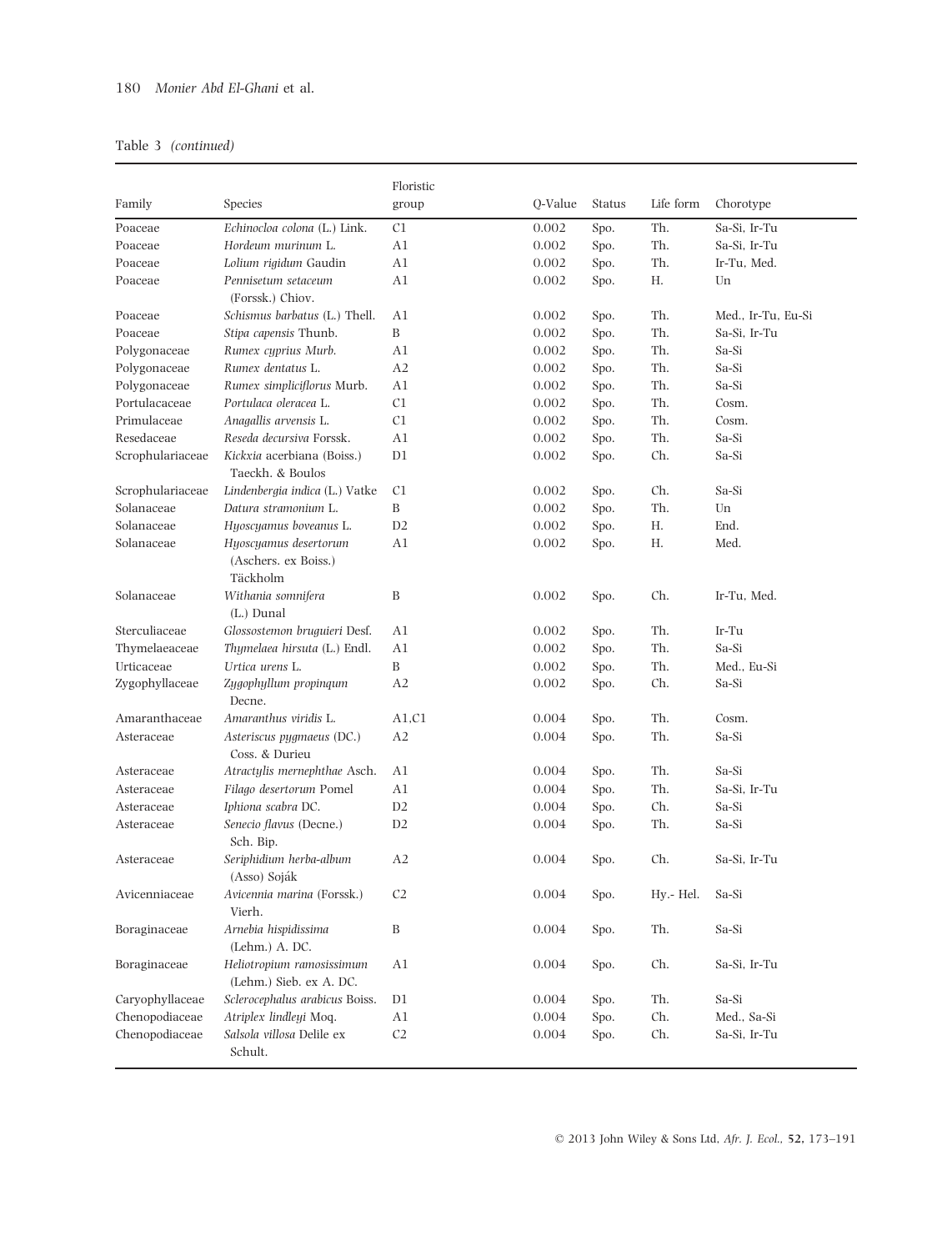|                 |                                                  | Floristic      |         |               |           |                           |
|-----------------|--------------------------------------------------|----------------|---------|---------------|-----------|---------------------------|
| Family          | Species                                          | group          | Q-Value | <b>Status</b> | Life form | Chorotype                 |
| Chenopodiaceae  | Suaeda monoica Forssk.                           | A1             | 0.004   | Spo.          | Ph.       | Sa-Si, Su-Za              |
|                 | ex J. Gmelin                                     |                |         |               |           |                           |
| Convolvulaceae  | Convolvulus lanatus Vahl                         | A1.A2          | 0.004   | Spo.          | Ch.       | Sa-Si                     |
| Convolvulaceae  | Cressa cretica L.                                | A1             | 0.004   | Spo.          | Η.        | Cosm.                     |
| Convolvulaceae  | Cuscuta pedicellata Ledeb                        | A2             | 0.004   | Spo.          | Pa.       | Sa-Si                     |
| Fabaceae        | Astragalus spinosus (Forssk.)<br>Muschl.         | A2             | 0.004   | Spo.          | Ch.       | Ir-Tu                     |
| Fabaceae        | Senna holocericea (Fressn.)<br>Greuter           | C <sub>1</sub> | 0.004   | Spo.          | Н.        | Af-Mo                     |
| Juncaceae       | Juncus rigidus Desf.                             | A1.C1          | 0.004   | Spo.          | Hel.      | Med., Sa-Si, Ir-Tu        |
| Lamiaceae       | Lavandula pubescens Decne.                       | A2             | 0.004   | Spo.          | Η.        | Med., Sa-Si               |
| Plantaginaceae  | Plantago ciliata Desf.                           | A1             | 0.004   | Spo.          | Th.       | Sa-Si, Ir-Tu              |
| Poaceae         | Aeluropus lagopoides (L.)<br>Trin. ex Thwaites   | A1             | 0.004   | Spo.          | Н.        | Med., Ir-Tu, Eu-Si,Sa-Si  |
| Poaceae         | Bromus madritensis L.                            | A1, A2         | 0.004   | Spo.          | Th.       | Med., Sa-Si, Ir-Tu        |
| Poaceae         | Leptochloa fusca (L.) Kunth                      | A1,C1          | 0.004   | Spo.          | Η.        | Pal.                      |
| Poaceae         | Lolium perene L.                                 | A1,B           | 0.004   | Spo.          | Η.        | Med., Ir-Tu, Eu-Si        |
| Polygonaceae    | Polygonum equisetiforme Sm.                      | A1             | 0.004   | Spo.          | Ch.       | Med., Sa-Si, Ir-Tu        |
| Solanaceae      | Solanum nigrum L.                                | A2,C2          | 0.004   | Spo.          | Th.       | Cosm.                     |
| Zygophyllaceae  | Peganum harmala L.                               | A1             | 0.004   | Spo.          | Η.        | Med., Ir-Tu, Eu-Si, Sa-Si |
| Zygophyllaceae  | Tribulus bimucronatus Viv.                       | A2.D1          | 0.004   | Spo.          | Th.       | Su-Za                     |
| Zygophyllaceae  | Tribulus megistopterus Kralik                    | A1,C1          | 0.004   | Spo.          | Th.       | Sa-Si                     |
| Arecaceae       | Phoenix dactylifera L.                           | A2, C2, D1     | 0.006   | Spo.          | Ph.       | Sa-Si                     |
| Asteraceae      | Atractylis carduus (Forssk.)<br>Christens.       | A1.A2          | 0.006   | Spo.          | Η.        | Sa-Si                     |
| Boraginaceae    | Lappula spinocarpos (Forssk.)<br>Asch. ex Kuntze | A1             | 0.006   | Spo.          | Th.       | Sa-Si, Ir-Tu              |
| Caryophyllaceae | Herniaria hemistemon J. Gay                      | A1, A2         | 0.006   | Spo.          | Th.       | Sa-Si, Ir-Tu              |
| Chenopodiaceae  | Chenopodium album L.                             | A1, A2         | 0.006   | Spo.          | Th.       | Cosm.                     |
| Convolvulaceae  | Convolvulus pilosellifolius<br>Desr.             | A1.B           | 0.006   | Spo.          | Η.        | Sa-Si, Ir-Tu              |
| Fabaceae        | Astragalus annularis Forssk.                     | A1             | 0.006   | Spo.          | Th.       | Sa-Si, Ir-Tu              |
| Fabaceae        | Astragalus schimperi Boiss.                      | A1,D2          | 0.006   | Spo.          | Th.       | Sa-Si                     |
| Fabaceae        | Lotus glinoides Delile                           | A1             | 0.006   | Spo.          | Th.       | Sa-Si                     |
| Fabaceae        | Lotus halophilus Boiss. &<br>Spruner             | A1, A2         | 0.006   | Spo.          | Th.       | Med., Sa-Si, Ir-Tu        |
| Fabaceae        | Lupinus digitatus Forssk.                        | C <sub>1</sub> | 0.006   | Spo.          | Th.       | Med.                      |
| Fabaceae        | Melilotus indica (L.) All.                       | B              | 0.006   | Spo.          | Th.       | Cosm.                     |
| Lamiaceae       | Salvia aegyptiaca L.                             | A2,B           | 0.006   | Spo.          | Ch.       | Sa-Si, Ir-Tu              |
| Menispermaceae  | Cocculus pendulus (J.R. &<br>G. Forst.) Diels    | A2             | 0.006   | Spo.          | Ph.       | Sa-Si                     |
| Orobanchaceae   | Cistanche tubulosa (Schenk)<br>Hook.f.           | A <sub>1</sub> | 0.006   | Spo.          | Pa.       | Sa-Si, Ir-Tu              |
| Poaceae         | Aeluropus littoralis (Gouan)<br>Parl.            | C <sub>2</sub> | 0.006   | Spo.          | Н.        | Sa-Si                     |
| Poaceae         | Avena sterilis L.                                | A1,B           | 0.006   | Spo.          | Th.       | Ir-Tu, Med.               |
| Poaceae         | Phlaris paradoxa L.                              | A1,B           | 0.006   | Spo.          | Th.       | Ir-Tu, Med.               |
| Polygonaceae    | Emex spinosa (L.) Campd.                         | A1, A2         | 0.006   | Spo.          | Th.       | Ir-Tu, Med.               |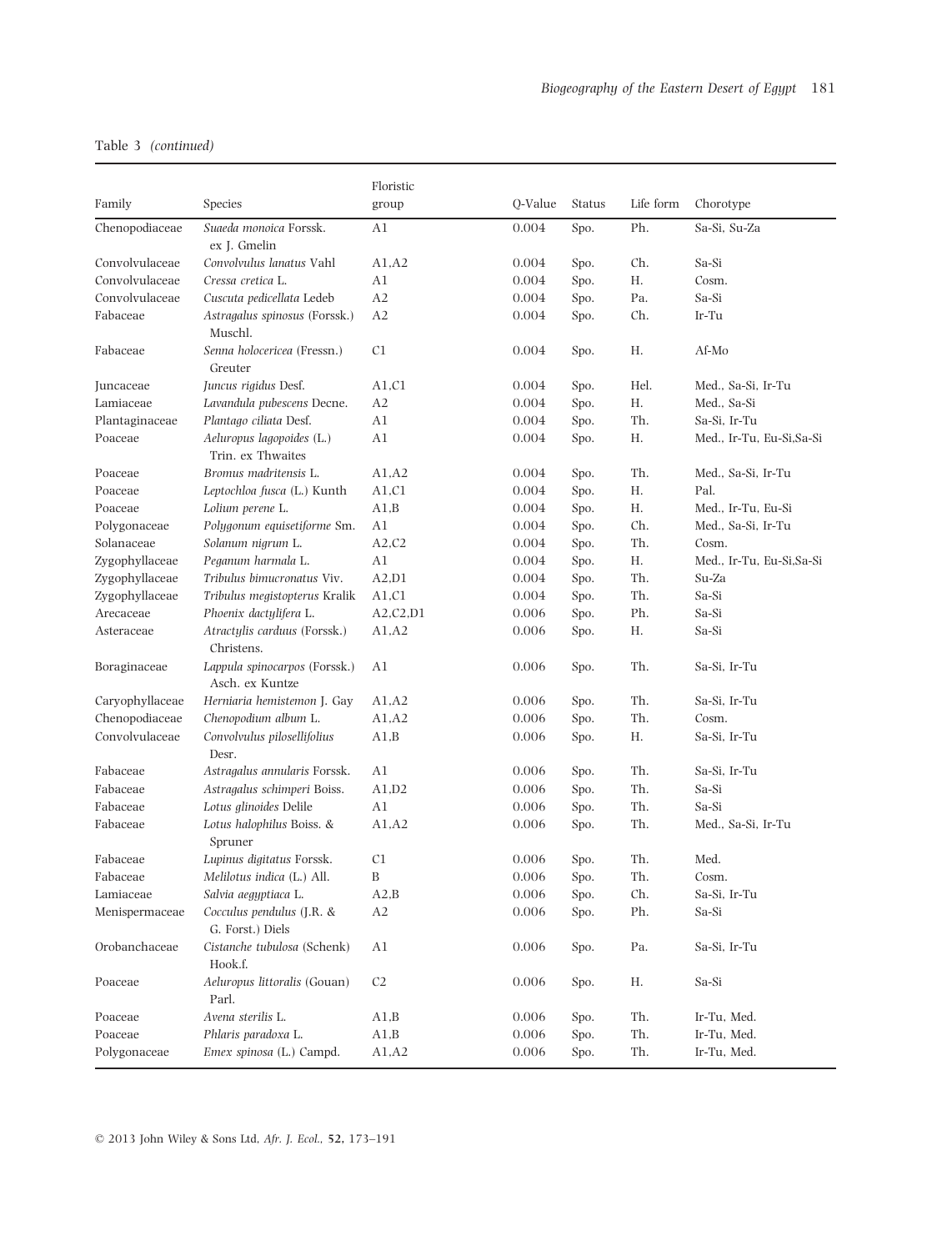|                 |                                              | Floristic      |          |               |           |                    |
|-----------------|----------------------------------------------|----------------|----------|---------------|-----------|--------------------|
| Family          | Species                                      | group          | Q-Value  | <b>Status</b> | Life form | Chorotype          |
| Resedaceae      | Caylusea hexagyna (Forssk.)<br>M.L. Green    | A1, A2         | 0.006    | Spo.          | Th.       | Sa-Si              |
| Rhamnaceae      | Ziziphus spina-christi (L.)<br>Desf.         | A <sub>2</sub> | 0.006    | Spo.          | Ph.       | Sa-Si              |
| Solanaceae      | Hyoscyamus albus L.                          | A1,D1          | 0.006    | Spo.          | Н.        | Med.               |
| Typhaceae       | Typha domengensis (Pers.)<br>Poir. ex Steud. | A1, A2, B      | 0.006    | Spo.          | Hy.- Hel. | Pan.               |
| Asteraceae      | Anthemis melampodina Delile                  | A1             | 0.008    | Spo.          | Th.       | Sa-Si, Ir-Tu       |
| Asteraceae      | Centaurea scoparia Sieber<br>ex Spreng.      | A1, C1         | 0.008    | Spo.          | Ch.       | Sa-Si              |
| Asteraceae      | Conyza bonariensis (L.)<br>Cronquist         | A1             | 0.008    | Spo.          | Th.       | Un                 |
| Asteraceae      | Echinops galalensis Schweinf.                | A2             | 0.008    | Spo.          | Н.        | Near End.          |
| Asteraceae      | Phagnalon barbeyanum<br>Asch. & Schweinf.    | A1, A2         | 0.008    | Spo.          | Ch.       | Sa-Si              |
| Caryophyllaceae | Cometes abyssinica R. Br.                    | D <sub>2</sub> | 0.008    | Spo.          | Ch.       | Af-Mo              |
| Caryophyllaceae | Spergularia diandra (Guss.)<br>Boiss.        | A1.A2          | 0.008    | Spo.          | Th.       | Med., Sa-Si, Ir-Tu |
| Chenopodiaceae  | Chenopodium ficifolium Sm.                   | A1, A2, B      | 0.008    | Spo.          | Th.       | Un                 |
| Cistaceae       | Helianthemum kahiricum<br>Delile             | A2             | 0.008    | Spo.          | Ch.       | Sa-Si              |
| Cistaceae       | Helianthemum lipii (L.)<br>Dum. Cours.       | A1, A2, B      | 0.008    | Spo.          | Ch.       | Sa-Si              |
| Cleomaceae      | Cleome chrysantha Decne.                     | C1.D1.D2       | 0.008    | Spo.          | Н.        | Sa-Si              |
| Ephedraceae     | Ephedra aphylla Forssk.                      | A1             | 0.008    | Spo.          | Ph.       | Sa-Si              |
| Fabaceae        | Astragalus sieberi DC.                       | A1.D1          | 0.008    | Spo.          | Ch.       | Sa-Si              |
| Fabaceae        | Astragalus tribuloides Delile                | A1, A2         | 0.008    | Spo.          | Th.       | Sa-Si, Ir-Tu       |
| Fabaceae        | Astragalus trigonus DC.                      | A1             | 0.008    | Spo.          | Ch.       | Sa-Si              |
| Fabaceae        | Hippocrepis constricta Knuze                 | A1, C1         | 0.008    | Spo.          | Th.       | Med.               |
| Fabaceae        | Lotononis platycarpos (Viv.)<br>Pichi-Serm.  | A1, C1, D1     | 0.008    | Spo.          | Th.       | Su-Za              |
| Geraniaceae     | Erodium malacoides (L.)<br>L'Hér.            | A1             | 0.008    | Spo.          | Th.       | Ir-Tu, Med.        |
| Geraniaceae     | Erodium touchyanum Delile                    | A1,B           | 0.008    | Spo.          | Th.       | Sa-Si              |
| Orobanchaceae   | Orobanche cernua Loefl.                      | A2             | 0.008    | Spo.          | Pa.       | Med., Sa-Si, Ir-Tu |
| Poaceae         | Avena fatua L.                               | A1,B,C2        | 0.008    | Spo.          | Th.       | Cosm.              |
| Zygophyllaceae  | Fagonia scabra Forssk.                       | A1, A2, B      | 0.008    | Spo.          | Chas.     | Sa-Si              |
| Zygophyllaceae  | Tribulus terrestris L.                       | A1,B,C1        | 0.008    | Spo.          | Th.       | Pan.               |
| Asteraceae      | Artemisia monosperma Delile                  | A1             | $0.01\,$ | Occ.          | Ch.       | Sa-Si              |
| Brassicaceae    | Eruca sativa Miller                          | A1,B,C1        | $0.01\,$ | Occ.          | Th.       | Sa-Si, Ir-Tu       |
| Capparidaceae   | Capparis cartilaginea Decne.                 | D1,D2          | 0.01     | Occ.          | Ph.       | Sa-Si              |
| Capparidaceae   | Capparis decidua (Forssk.)<br>Edgew.         | D <sub>2</sub> | 0.01     | Occ.          | Ph.       | Su-Za              |
| Euphorbiaceae   | Euphorbia granulata Forssk.                  | A1,C1          | 0.01     | Occ.          | Th.       | Sa-Si              |
| Fabaceae        | Astragalus bombycinus Boiss.                 | A1             | 0.01     | Spo.          | Th.       | Sa-Si, Ir-Tu       |
| Geraniaceae     | Erodium arborescens (Desf.)<br>Willd.        | A2             | $0.01\,$ | Occ.          | Н.        | Sa-Si              |
| Aizoaceae       | Aizoon canariense L.                         | A1             | 0.012    | Occ.          | Th.       | Su-Za              |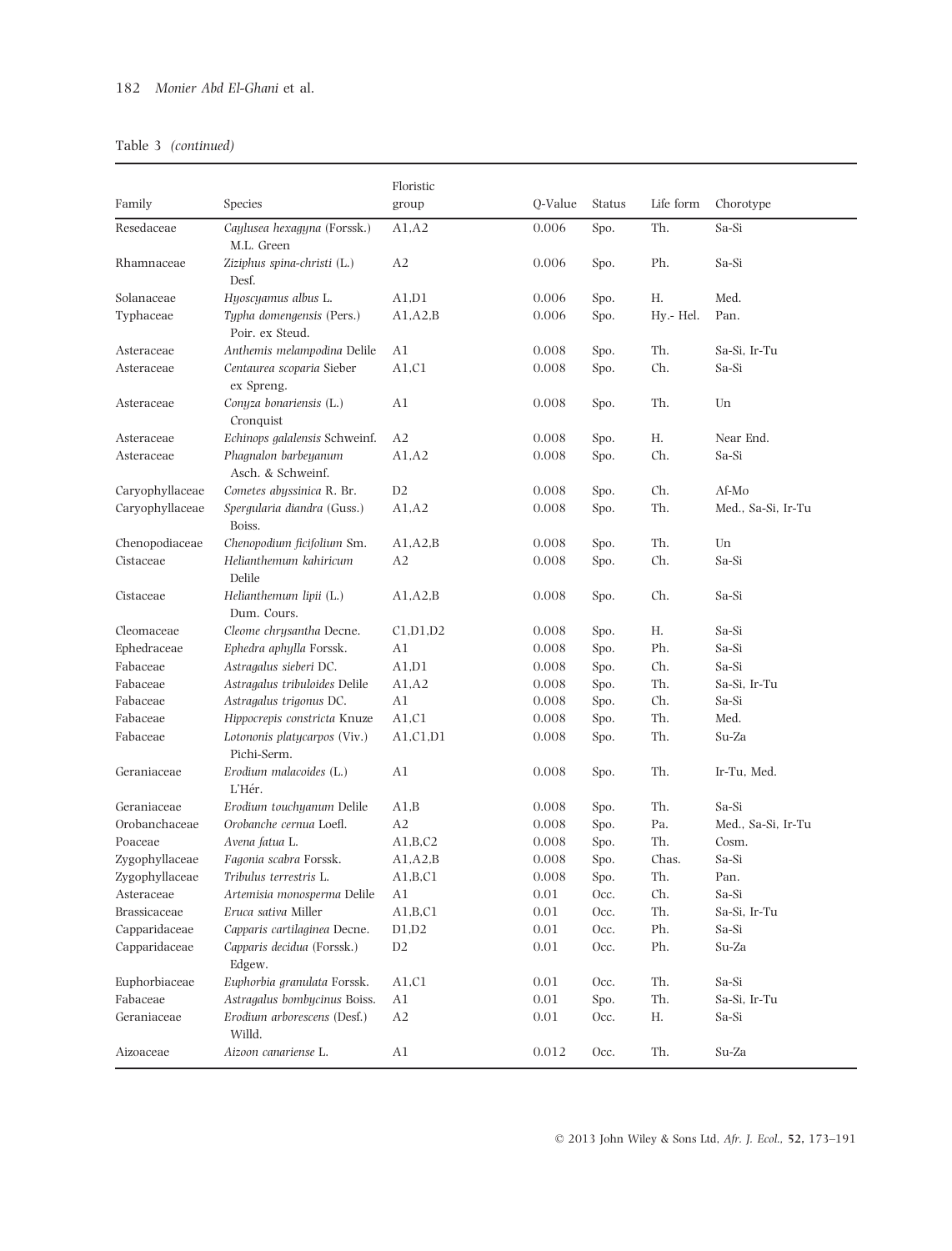| Family              | Species                                                  | Floristic      | Q-Value | Status | Life form | Chorotype           |
|---------------------|----------------------------------------------------------|----------------|---------|--------|-----------|---------------------|
|                     |                                                          | group          |         |        |           |                     |
| Asteraceae          | Pluchea dioscoridis (L.) DC.                             | A1, A2         | 0.012   | Occ.   | Ph.       | Sa-Si, Su-Za, Ka-Na |
| Fabaceae            | Acacia ehrenbergiana Hayne                               | C <sub>1</sub> | 0.012   | Occ.   | Ph.       | Sa-Si               |
| Fabaceae            | Medicago laciniata (L.) Mill.                            | A1             | 0.012   | Occ.   | Th.       | Sa-Si               |
| Geraniaceae         | Monosonia nivea (Decne.)<br>Webb                         | <b>B,C1,D1</b> | 0.012   | Occ.   | Н.        | Sa-Si               |
| Orobanchaceae       | Orobanche crenata Forssk.                                | A1.A2.B        | 0.012   | Occ.   | Pa.       | Med., Sa-Si, Ir-Tu  |
| Plantaginaceae      | Plantago amplexicaulis Cav.                              | A1,D2          | 0.012   | Occ.   | Th.       | Med., Sa-Si, Ir-Tu  |
| Plantaginaceae      | Plantago cylindrica Forssk.                              | A1, A2, C1, D1 | 0.012   | Occ.   | Th.       | Sa-Si               |
| Poaceae             | Imperata cylindrica (L.)<br>Raeusch.                     | A1,B,C1        | 0.012   | Occ.   | Н.        | Med., Sa-Si, Ir-Tu  |
| Poaceae             | Stipagrostis ciliata (Desf.)<br>De Winter                | A1,B,C1        | 0.012   | Occ.   | Н.        | Sa-Si, Ka-Na, Cape  |
| Aizoaceae           | Mesembryanthemum<br>forsskalei Hochst.                   | A1             | 0.014   | Occ.   | Th.       | Sa-Si               |
| <b>Brassicaceae</b> | Pseuderucaria clavata<br>(Boiss. & Reut.) O.E.<br>Schulz | A1, A2         | 0.014   | Occ.   | Th.       | Sa-Si               |
| Caryophyllaceae     | Spergularia marina (L.)<br>Griseb.                       | A1, A2         | 0.014   | Occ.   | Th.       | Med., Ir-Tu, Eu-Si  |
| Chenopodiaceae      | Chenopodium murale L.                                    | A1,A2,B,C1     | 0.014   | Occ.   | Th.       | Cosm.               |
| Convolvulaceae      | Convolvulus hystrix Vahl                                 | A1,C1,C2,D1,D2 | 0.014   | Occ.   | Ch.       | Sa-Si               |
| Fabaceae            | Taverniera aegyptiaca Boiss.                             | A1,D1,D2       | 0.014   | Occ.   | Ch.       | Near End.           |
| Lamiaceae           | Stachys aegyptiaca Pers.                                 | A2             | 0.014   | Occ.   | Н.        | Sa-Si               |
| Resedaceae          | Reseda arabica Boiss.                                    | A1.A2          | 0.014   | Occ.   | Th.       | Sa-Si               |
| Rutaceae            | Haplophyllum tuberculatum<br>(Forssk.) Juss.             | A1,A2,D2       | 0.014   | Occ.   | Ch.       | Sa-Si               |
| Scrophulariaceae    | Scrophularia deserti Delile                              | A1, A2         | 0.014   | Occ.   | Н.        | Sa-Si               |
| Caryophyllaceae     | Polycarpaea repens (Forssk.)<br>Asch. & Schweinf.        | A2,C1,C2       | 0.016   | Occ.   | Th.       | Sa-Si               |
| Caryophyllaceae     | Pteranthus dichotomus<br>Forssk.                         | A1.A2          | 0.016   | Occ.   | Th.       | Sa-Si               |
| Chenopodiaceae      | Atriplex dimorphostegia<br>Kar. & Kir.                   | A1,A2,C1       | 0.016   | Occ.   | Th.       | Ir-Tu               |
| Euphorbiaceae       | Chrozophora oblongifolia<br>(Delile) Spreng.             | A1,D1          | 0.016   | Occ.   | Ch.       | Med., Sa-Si         |
| Malvaceae           | Althaea ludwigii L.                                      | A1             | 0.016   | Occ.   | Th.       | Sa-Si               |
| Plantaginaceae      | Plantago ovata Forssk.                                   | A1, A2         | 0.016   | Occ.   | Th.       | Med., Sa-Si, Ir-Tu  |
| Plumbaginaceae      | Limonium axillare (Forssk.)<br>Kuntze                    | C1,C2          | 0.016   | Occ.   | Н.        | Sa-Si               |
| Chenopodiaceae      | Suaeda vermiculata Forssk. ex<br>J.F.Gmel.               | A <sub>2</sub> | 0.018   | Occ.   | Ch.       | Sa-Si               |
| Fabaceae            | Trifolium alexandrinum L.                                | A1.A2.B        | 0.018   | Occ.   | Th.       | Sa-Si               |
| Geraniaceae         | Monsonia heliotropoides<br>(Cav.) Boiss.                 | C1,D2          | 0.018   | Occ.   | Η.        | Sa-Si               |
| Poaceae             | Polypogon monspeliensis<br>$(L.)$ Desf.                  | A1,C1,C2       | 0.018   | Occ.   | Th.       | Cosm.               |
| Acanthaceae         | Blepharis edulis (Forssk.)<br>Pers.                      | D1             | 0.02    | Occ.   | Н.        | Sa-Si               |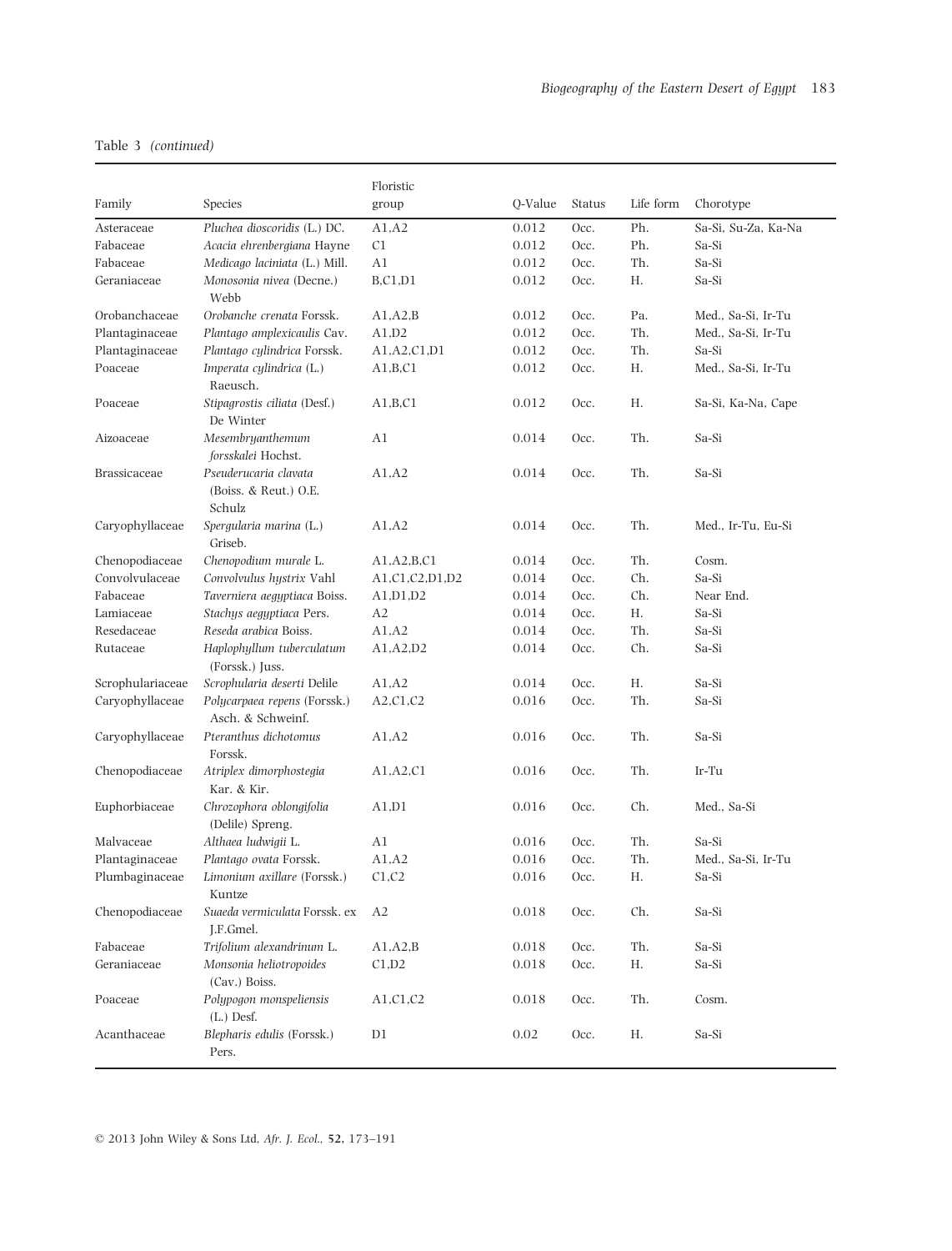|                     |                                                      | Floristic      |         |               |           |                    |
|---------------------|------------------------------------------------------|----------------|---------|---------------|-----------|--------------------|
| Family              | Species                                              | group          | Q-Value | <b>Status</b> | Life form | Chorotype          |
| Chenopodiaceae      | Traganum nudatum Delile                              | A1,A2          | 0.02    | Occ.          | Ch.       | Sa-Si              |
| Geraniaceae         | Erodium oxyrhynchum<br>M.Bieb.                       | A1,A2          | 0.02    | Occ.          | Н.        | Sa-Si              |
| Moringaceae         | Moringa peregrina (Forssk.)<br>Fiori                 | D2             | 0.02    | Occ.          | Ph.       | Su-Za, Gu-Co       |
| Plantaginaceae      | Plantago coronopus L.                                | A1.B           | 0.02    | Occ.          | Th.       | Med., Sa-Si, Ir-Tu |
| <b>Brassicaceae</b> | Farsetia stylosa R. Br.                              | C1,D2          | 0.022   | Occ.          | Ch.       | Su-Za              |
| Salvadoraceae       | Salvadora persica L.                                 | D1,D2          | 0.022   | Occ.          | Ph.       | Sa-Si              |
| Zygophyllaceae      | Fagonia tristis Sickenb.                             | A1             | 0.022   | Occ.          | Ch.       | Sa-Si              |
| Asteraceae          | Launaea capitata (Spreng.)<br>Dandy                  | A1,B,C1        | 0.024   | Occ.          | Th.       | Sa-Si              |
| Boraginaceae        | Anchusa hispida Forssk.                              | A1.A2          | 0.024   | Occ.          | Th.       | Sa-Si, Ir-Tu       |
| Chenopodiaceae      | Arthrocnemum<br>macrostachyum (Moric.) K.<br>Koch    | A1,C2          | 0.024   | Occ.          | Ch.       | Med., Sa-Si        |
| Liliaceae           | Asphodelus tenufolius Cav.                           | A1.C1.D2       | 0.024   | Occ.          | Th.       | Med., Sa-Si, Ir-Tu |
| Caryophyllaceae     | Paronychia arabica (L.) DC.                          | A1.A2.B        | 0.026   | Occ.          | Th.       | Sa-Si, Ir-Tu       |
| Chenopodiaceae      | Suaeda altissima (L.) Pall.                          | A1, A2, C1, C2 | 0.026   | Occ.          | Th.       | Med., Ir-Tu, Eu-Si |
| Fabaceae            | Astragalus hamosus L.                                | A1,B,C1        | 0.026   | Occ.          | Th.       | Med.               |
| Zygophyllaceae      | Fagonia thebaica Boiss.                              | C <sub>1</sub> | 0.026   | Occ.          | Ch.       | Sa-Si              |
| Asteraceae          | Ifloga spicata (Forssk.)<br>Sch.-Bip.                | A1, A2, C1     | 0.028   | Occ.          | Th.       | Med., Sa-Si, Ir-Tu |
| Fabaceae            | Senna italica Mill.                                  | A1, C1, D2     | 0.028   | Occ.          | Н.        | Su-Za              |
| Neuradaceae         | Neurada procumbens L.                                | A1,B           | 0.028   | Occ.          | Th.       | Sa-Si              |
| Plumbaginaceae      | Limonium pruinosum (L.)<br>Kuntze Charz.             | A2             | 0.028   | Occ.          | Н.        | Sa-Si              |
| Asteraceae          | Volutaria lippii (L.) Cass.<br>ex Maire              | A1, A2, B      | 0.03    | Occ.          | Th.       | Med., Sa-Si        |
| Chenopodiaceae      | Atriplex leucoclada Boiss.                           | A1, A2, C1     | 0.03    | Occ.          | Ch.       | Sa-Si, Ir-Tu       |
| Ephedraceae         | Ephedra alata Decne.                                 | A1.A2.D1       | 0.03    | Occ.          | Ph.       | Med., Sa-Si        |
| Asteraceae          | Pulicaria incisa (Lam.) DC.                          | A1,C1,D2       | 0.032   | Occ.          | Н.        | Sa-Si, Gu-Co       |
| Boraginaceae        | Heliotropium arbainense<br>Fresen.                   | A2,B,C2        | 0.032   | Occ.          | Ch.       | Ir-Tu              |
| Lamiaceae           | Lavandula coronopifolia Poir.                        | A1.A2.D2       | 0.032   | Occ.          | Ch.       | Sa-Si              |
| Apiaceae            | Deverra triradiata Hochst.<br>ex Boiss.              | A2,B           | 0.034   | Occ.          | Ch.       | Sa-Si              |
| Asteraceae          | Nauplius graveolens (Forssk.)<br>Wiklund             | A1.A2          | 0.034   | Occ.          | Н.        | Sa-Si              |
| Chenopodiaceae      | Agathophora alopecuroides<br>(Delile) Fenzl ex Bunge | A1, A2         | 0.034   | Occ.          | Ch.       | Sa-Si              |
| Chenopodiaceae      | Bassia indica (Wight)<br>A.J.Scott                   | A1,B,C2        | 0.034   | Occ.          | Th.       | Sa-Si, Ir-Tu       |
| Geraniaceae         | Erodium crassifolium L'Her.                          | A1,A2,B,D2     | 0.034   | Occ.          | Geo.      | Sa-Si              |
| Malvaceae           | Malva parviflora L.                                  | A1,B,C1,C2     | 0.034   | Occ.          | Th.       | Med., Ir-Tu, Eu-Si |
| Poaceae             | Cynodon dactylon (L.) Pers.                          | A1,A2,B,C1     | 0.034   | Occ.          | Geo.      | Cosm.              |
| Zygophyllaceae      | Fagonia arabica L.                                   | A1,A2,B,C1     | 0.034   | Occ.          | Ch.       | Sa-Si              |
| Zygophyllaceae      | Fagonia glutinosa Delile                             | A1, A2         | 0.034   | Occ.          | Н.        | Sa-Si              |
| Apocynaceae         | Cynanchum acutum L.                                  | A1, A2         | 0.036   | Occ.          | Ch.       | Sa-Si              |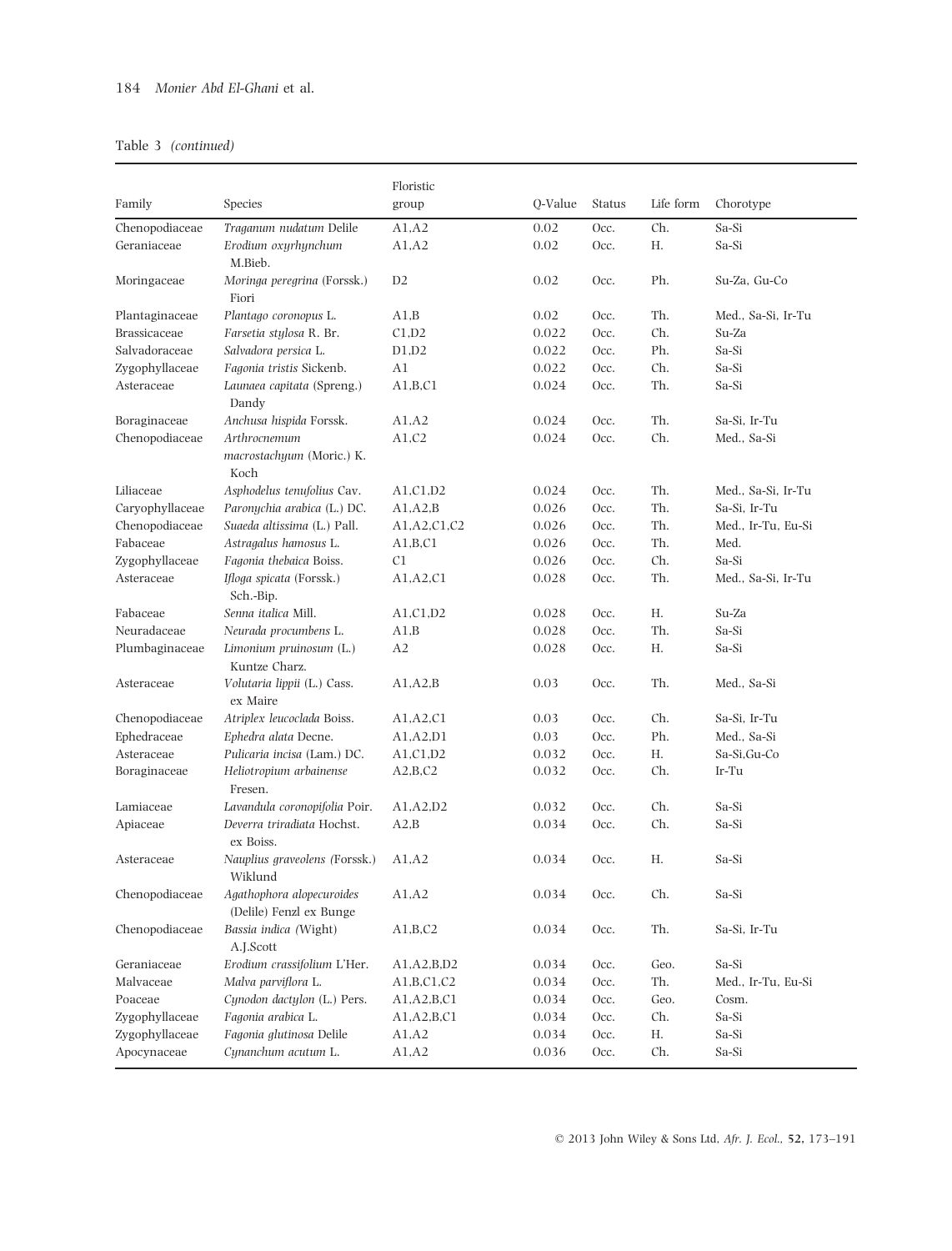|                     |                                                                  | Floristic                |         |        |           |                    |
|---------------------|------------------------------------------------------------------|--------------------------|---------|--------|-----------|--------------------|
| Family              | Species                                                          | group                    | Q-Value | Status | Life form | Chorotype          |
| Carvophyllaceae     | Gypsophila capillaris (Forssk.)<br>C.Chr.                        | A1, A2                   | 0.036   | Occ.   | Η.        | Med., Sa-Si        |
| Fabaceae            | Crotalaria aegyptiaca Benth.                                     | A1, A2, C1, C2           | 0.036   | Occ.   | Н.        | Sa-Si              |
| Tamaricaceae        | Tamarix tetragyna Ehrenb.                                        | A1, A2, C1, C2,<br>D1,D2 | 0.036   | Occ.   | Ph.       | Med., Sa-Si, Ir-Tu |
| Zygophyllaceae      | Balanites aegyptiaca (L.) DC.                                    | D1,D2                    | 0.036   | Occ.   | Ph.       | Sa-Si, Su-Za       |
| Asteraceae          | Launaea spinosa (Forssk.)<br>Sch. Bip.                           | A1.A2.D2                 | 0.038   | Occ.   | Ch.       | Sa-Si              |
| Caryophyllaceae     | Polycarpaea robbairea<br>(Kuntze) Greuter & Burdet               | A1, C1, D1, D2           | 0.038   | Occ.   | Th.       | Sa-Si              |
| Fabaceae            | Astragalus eremophilus Boiss.                                    | A1.C1                    | 0.038   | Occ.   | Th.       | Sa-Si              |
| Geraniaceae         | Erodium glaucophyllum (L.)<br>L'Hér.                             | A1, A2, B                | 0.038   | Occ.   | Η.        | Sa-Si              |
| Scrophulariaceae    | Kickxia aegyptiaca (Dum.)<br>Nabelek                             | A1, A2, B                | 0.038   | Occ.   | Ch.       | Sa-Si              |
| Asteraceae          | Centaurea aegyptiaca L.                                          | A1, A2, B                | 0.04    | Occ.   | Н.        | Sa-Si              |
| Fabaceae            | Alhagi graecorum (DC.) Alef.                                     | A1, A2, C1, C2           | 0.04    | Occ.   | Η.        | Sa-Si, Ir-Tu       |
| Asteraceae          | Reichardia tingitana (L.) Roth                                   | A1, A2, B                | 0.042   | Occ.   | Th.       | Med., Sa-Si, Ir-Tu |
| Boraginaceae        | Heliotropium bacciferum<br>Forssk.                               | A1,A2,D1,D2              | 0.042   | Occ.   | Ch.       | Sa-Si              |
| Capparidaceae       | Capparis spinosa L.                                              | A1, A2, C2               | 0.042   | Occ.   | Ch.       | Med., Sa-Si, Ir-Tu |
| Poaceae             | Lasiurus scindicus Henrard                                       | A1, A2, B, C2            | 0.044   | Occ.   | Η.        | Sa-Si              |
| Zygophyllaceae      | Zygophyllum decumbens<br>Delile                                  | A1, A2                   | 0.046   | Occ.   | Ch.       | Sa-Si              |
| Poaceae             | Phragmites australis (Cav.)<br>Trin. ex Steud.                   | A1,A2,B,C1,C2,D1         | 0.048   | Occ.   | Hy.- Hel. | Pan.               |
| Resedaceae          | Oligomeris linifolia (Vahl)<br>Macbr.                            | A1,A2,B,C1,C2            | 0.05    | Com.   | Th.       | Sa-Si              |
| Asteraceae          | Centaurea calcitrapa L.                                          | A1, A2, C2               | 0.052   | Com.   | Н.        | Med., Sa-Si, Ir-Tu |
| Chenopodiaceae      | Bassia muricata (L.) Murr.                                       | A1, A2, B                | 0.052   | Com.   | Th.       | Sa-Si, Ir-Tu       |
| Poaceae             | Pennisetum divisum (Forssk.<br>ex J. F. Gmel.) Henrard           | A1, A2, C2               | 0.052   | Com.   | Η.        | Sa-Si              |
| Solanaceae          | Hyoscyamus muticus L.                                            | A1,A2,B,D1,D2            | 0.052   | Com.   | Η.        | Sa-Si, Ir-Tu       |
| Boraginaceae        | Heliotropium digynum<br>(Forssk.) Asch.                          | A1, A2, B, C1, C2        | 0.054   | Com.   | Ch.       | Sa-Si              |
| Nitrariaceae        | Nitraria retusa (Forssk.)<br>Asch.                               | A1, A2, C2               | 0.054   | Com.   | Ph.       | Sa-Si              |
| Asteraceae          | Sonchus oleraceus L.                                             | A1,A2,B,C1               | 0.056   | Com.   | Th.       | Cosm.              |
| <b>Brassicaceae</b> | Anastatica hierochuntica L.                                      | A1, A2, B                | 0.056   | Com.   | Th.       | Sa-Si              |
| Chenopodiaceae      | Cornulaca monacantha Delile                                      | A1, A2, B, C2, D1        | 0.06    | Com.   | Ch.       | Sa-Si              |
| Fabaceae            | Acacia seyal Delile                                              | A1,C1,C2                 | 0.06    | Com.   | Ph.       | Un                 |
| Apocynaceae         | Calotropis procera (Ait.)<br>Ait. f.                             | A1,A2,B,C1,C2,D2         | 0.062   | Com.   | Ph.       | Sa-Si              |
| Brassicaceae        | Eremobium aegyptiacum<br>(Spreng.) Asch. &<br>Schweinf. ex Boiss | A1,A2,B,C1               | 0.064   | Com.   | Th.       | Sa-Si              |
| Zygophyllaceae      | Zygophyllum album L.f.                                           | A1, A2, C2               | 0.066   | Com.   | Ch.       | Sa-Si, Ir-Tu       |
| Euphorbiaceae       | Euphorbia retusa Forssk.                                         | A1, A2, B                | 0.068   | Com.   | Η.        | Sa-Si              |

© 2013 John Wiley & Sons Ltd, Afr. J. Ecol., 52, 173–191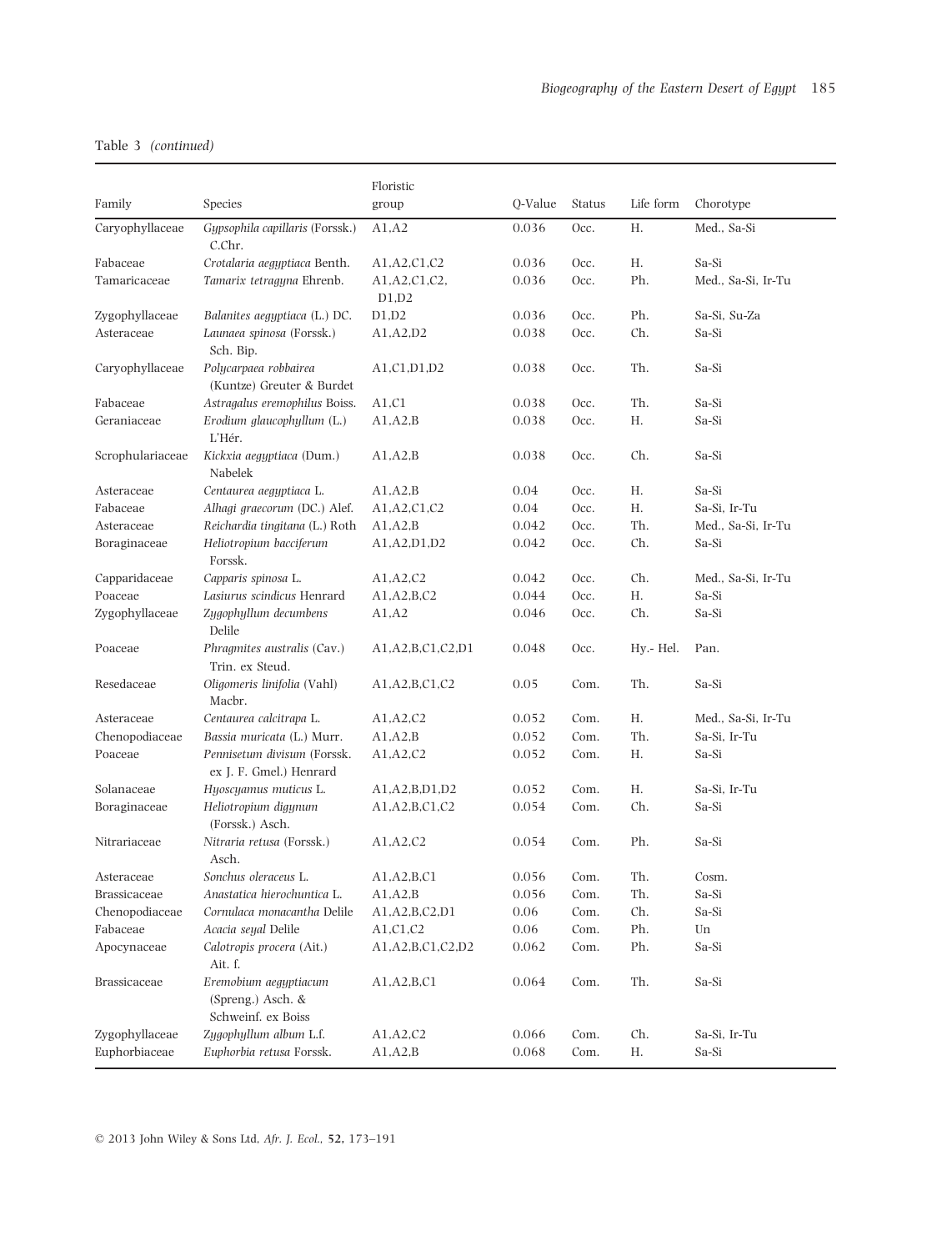|                     |                                                  | Floristic                 |         |               |           |                    |
|---------------------|--------------------------------------------------|---------------------------|---------|---------------|-----------|--------------------|
| Family              | Species                                          | group                     | Q-Value | <b>Status</b> | Life form | Chorotype          |
| <b>Brassicaceae</b> | Schouwia purpurea (Forssk.)<br>Schweinf.         | B.C1                      | 0.07    | Com.          | Th.       | Sa-Si              |
| Fabaceae            | Astragalus vogelii (Webb)<br>Bornm.              | A1,C1,C2,D1,D2            | 0.07    | Com.          | Th.       | Sa-Si              |
| Orobanchaceae       | Cistanche phelypaea (L.) Cout.                   | A1,A2,C1,D1               | 0.07    | Com.          | Pa.       | Med., Sa-Si, Ir-Tu |
| Polygonaceae        | Calligonum polygonoides L.                       | A1,B,C1                   | 0.07    | Com.          | Ch.       | Med., Sa-Si        |
| Asteraceae          | Achillea fragrantissima<br>(Forssk.) Sch. Bip.   | A1, A2                    | 0.072   | Com.          | Ch.       | Sa-Si, Ir-Tu       |
| Tamaricaceae        | Tamarix aphylla (L.) H.<br>Karst.                | A1,A2,C1,C2,D1,D2         | 0.072   | Com.          | Ph.       | Sa-Si              |
| Zygophyllaceae      | Fagonia indica Burm.f.                           | A1,C1,D1,D2               | 0.072   | Com.          | Ch.       | Sa-Si              |
| Chenopodiaceae      | Anabasis articulata (Forssk.)<br>Moq.            | A1, A2, C1                | 0.074   | Com.          | Ch.       | Sa-Si, Ir-Tu       |
| Cleomaceae          | Cleome droserifolia (Forssk.)<br>Delile          | A1, A2, C1, C2, D1, D2    | 0.074   | Com.          | Н.        | Sa-Si              |
| Amaranthaceae       | Aerva javanica (Burm. f.)<br>Spreng.             | A1, C1, D1, D2            | 0.076   | Com.          | Ch.       | Sa-Si              |
| Asteraceae          | Artemisia judaica L.                             | A1, A2, B, C1, C2, D2     | 0.076   | Com.          | Th.       | Sa-Si              |
| Solanaceae          | Lycium shawii Roem. & Sch.                       | A1, A2, C2                | 0.078   | Com.          | Ph.       | Sa-Si              |
| Asteraceae          | Launaea mucronata (Forssk.)<br>Muschl.           | A1, A2, B, C1, D1, D2     | 0.082   | Com.          | Н.        | Sa-Si              |
| Cleomaceae          | Cleome amblyocarpa Barratte<br>& Murb.           | A1,A2,B,C1                | 0.082   | Com.          | Th.       | Sa-Si, Su-Za       |
| Brassicaceae        | Matthiola livida (Delile) DC.                    | A1,A2,B,C1                | 0.09    | Com.          | Th.       | Sa-Si              |
| Fabaceae            | Retama raetam (Forssk.)<br>Webb & Berthel.       | A1, A2, C1, C2            | 0.09    | Com.          | Ph.       | Sa-Si              |
| Asteraceae          | Senecio glaucus L.                               | A1, A2, B                 | 0.092   | Com.          | Th.       | Med., Sa-Si, Ir-Tu |
| Fabaceae            | Trigonella stellata Forssk.                      | A1, A2, B                 | 0.092   | Com.          | Th.       | Sa-Si, Ir-Tu       |
| Apocynaceae         | Leptadenia pyrotechnica<br>(Forssk.) Decne.      | A1,A2,B,C1,C2,D2          | 0.094   | Com.          | Ph.       | Sa-Si              |
| Tamaricaceae        | Reaumuria hirtella Jaub. &<br>Spach              | A1,A2,B,D1                | 0.094   | Com.          | Ch.       | Sa-Si              |
| Caryophyllaceae     | Gymnocarpos decandrum<br>Forssk.                 | A1, A2, B                 | 0.098   | Com.          | Ch.       | Sa-Si              |
| Poaceae             | Panicum turgidum Forssk.                         | A1, A2, B, C1, C2, D2     | 0.104   | V. Com.       | Geo.      | Med., Sa-Si, Ir-Tu |
| Polygonaceae        | Rumex vesicarius L.                              | A1,A2,B,C1                | 0.108   | V. Com.       | Th.       | Sa-Si, Ir-Tu       |
| Urticaceae          | Forsskaolea tenacissima L.                       | A1,A2,C1,D1,D2            | 0.108   | V. Com.       | Η.        | Sa-Si, Su-Za       |
| Fabaceae            | Lotus hebranicus Brand                           | A1,C1,C2,D1,D2            | 0.11    | V. Com.       | Н.        | Near End.          |
| Asteraceae          | Iphiona mucronata (Forssk.)<br>Asch. & Schweinf. | A1, A2, C1                | 0.112   | V. Com.       | Ch.       | Sa-Si              |
| Asteraceae          | Cotula cinerea Delile                            | A1,A2,B,C1                | 0.114   | V. Com.       | Th.       | Sa-Si              |
| Brassicaceae        | Diplotaxis acris (Forssk.)<br>Boiss.             | A1,A2,B,C1                | 0.114   | V. Com.       | Th.       | Sa-Si              |
| Brassicaceae        | Diplotaxis harra (Forssk.)<br>Boiss.             | A1, A2                    | 0.114   | V. Com.       | Н.        | Sa-Si              |
| Resedaceae          | Reseda pruinosa Delile                           | A1, A2, C1, D1, D2        | 0.116   | V. Com.       | Th.       | Sa-Si              |
| Apocynaceae         | Pergularia tomentosa L.                          | A1, A2, B, C1, C2, D1, D2 | 0.118   | V. Com.       | Ch.       | Sa-Si              |
| Apiaceae            | Deverra tortuosa (Desf.) DC.                     | A1,A2,C2                  | 0.132   | V. Com.       | Ch.       | Sa-Si              |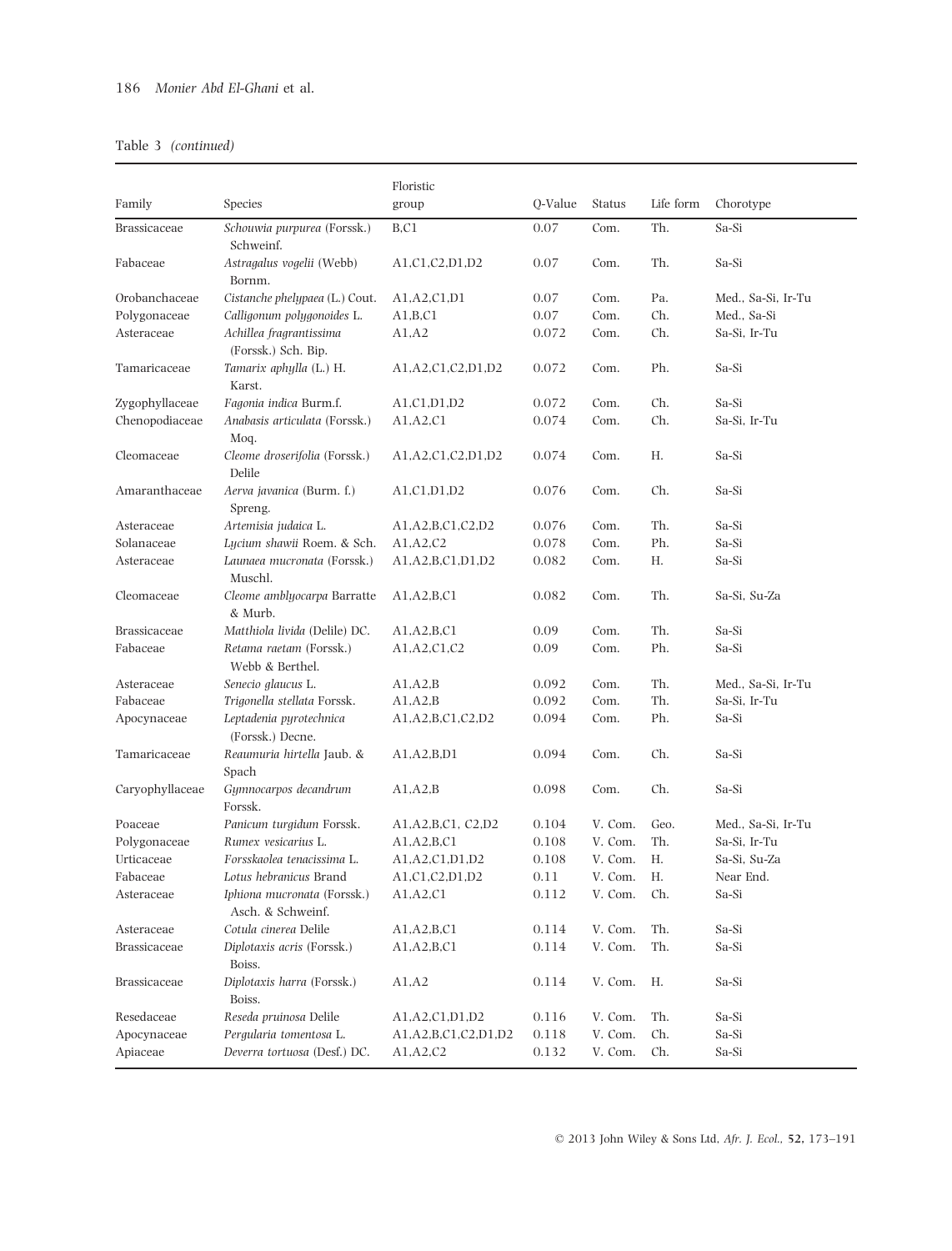| Family              | Species                                          | Floristic<br>group        | O-Value | <b>Status</b> | Life form | Chorotype           |
|---------------------|--------------------------------------------------|---------------------------|---------|---------------|-----------|---------------------|
| Chenopodiaceae      | Anabasis setifera Moq.                           | A1.A2.C1                  | 0.134   | V. Com.       | Ch.       | Sa-Si, Ir-Tu        |
| Chenopodiaceae      | Atriplex halimus L.                              | A1,A2,B,C2                | 0.142   | V. Com.       | Ph.       | Med., Sa-Si, Ir-Tu  |
| Zygophyllaceae      | Fagonia mollis Delile                            | A1,A2,B,D1,D2             | 0.146   | V. Com.       | Ch.       | Near End.           |
| Asteraceae          | Echinops spinosus L.                             | A1,A2,B,C2                | 0.156   | V. Com.       | Ch.       | Sa-Si, Ir-Tu        |
| Asteraceae          | Launaea nudicaulis (L.)<br>Hook. f.              | A1, A2, B, C1, C2, D1     | 0.16    | V. Com.       | H.        | Sa-Si, Ir-Tu        |
| Cucurbitaceae       | Citrullus colocunthis (L.)<br>Schrad.            | A1,A2,C1,C2,D1,D2         | 0.17    | V. Com.       | H.        | Med., Sa-Si, Ir-Tu  |
| Chenopodiaceae      | Haloxylon salicornicum<br>(Mog.) Bunge ex Boiss. | A1.A2.B.C2.D1             | 0.188   | V. Com.       | Ch.       | Sa-Si, Ir-Tu        |
| Chenopodiaceae      | Salsola imbricata Forssk.                        | A1, A2, B, C1, C2, D1, D2 | 0.198   | V. Com.       | Ch.       | Sa-Si               |
| Zygophyllaceae      | Fagonia brugieri DC.                             | A1.A2.C1.D1.D2            | 0.198   | V. Com.       | H.        | Sa-Si, Ir-Tu        |
| Tamaricaceae        | Tamarix nilotica (Ehrenb.)<br><b>Bge</b>         | A1,A2,B,C1,C2,D1,D2       | 0.2     | Dom.          | Ph.       | Sa-Si, Ir-Tu        |
| <b>Brassicaceae</b> | Farsetia aegyptia Turra                          | A1.A2.B                   | 0.202   | Dom.          | Ch.       | Sa-Si               |
| Brassicaceae        | Morettia philaeana<br>(Delile) DC.               | C1,D1,D2,C1               | 0.21    | Dom.          | H.        | Sa-Si               |
| Boraginaceae        | Trichodesma africanum (L.)<br>R. Br.             | A1,A2,B,C1,C2,D1,D2       | 0.214   | Dom.          | Ch.       | Sa-Si, Su-Za, Gu-Co |
| Fabaceae            | Acacia tortilis (Forssk.)<br>Hayne               | A1, A2, B, C1, C2, D1, D2 | 0.244   | Dom.          | Ph.       | Sa-Si, Su-Za        |
| Zygophyllaceae      | Zygophyllum simplex L.                           | A1,A2,B,C1,C2,D1,D2       | 0.308   | Dom.          | Th.       | Sa-Si, Ka-Na        |
| Resedaceae          | Ochradenus baccatus Delile                       | A1,A2,B,C1,C2,D1,D2       | 0.336   | Dom.          | Ph.       | Sa-Si               |
| Asteraceae          | Pulicaria undulata (L.) Kostel                   | A1,A2,B,C1,C2,D1,D2       | 0.348   | Dom.          | Ch.       | Sa-Si               |
| Zygophyllaceae      | Zygophyllum coccineum L.                         | A1,A2,B,C1,C2,D1,D2       | 0.696   | Dom.          | Ch.       | Sa-Si               |
| <b>Brassicaceae</b> | Zilla spinosa (L.) Prantl                        | A1,A2,B,C1,C2,D1,D2       | 0.802   | Dom.          | Ch.       | Sa-Si               |

Med, Mediterranean; Eu-Si, Euro-Siberian; Sa-Si, Saharo-Sindian; Ir-Tu, Irano-Ruranian; Su-Za, Sudano-Zambezian; Pal., Palaeotropical; Pan., Pantropicl; Cosm., Cosmopolitan; Af-Mo, Afro-Montane; Aus., Australian; End., Endemic; Near End., Near Endemic; Ka-Na, Karoo-Namib; Gu-Co, Guiano-Congo; Un, Undetermined.

Rumex dentatus, which are among the most common weeds of Egyptian arable lands (El Hadidi & Kosinová, 1971; Abd El-Ghani & Amer, 1990; Abd El-Ghani & El-Sawaf, 2004; Abd El-Ghani et al., 2011). Reclamation of the desert appears natural due to population growth and increased congestion in the so-called old lands in the Nile Valley and the Delta. Since the early 1960s, vast areas in the Egyptian deserts (Western, Eastern and Sinai) were subjected to land reclamation. Not surprisingly, 61% of the priority reclaimable land through the Nile waters is located on the fringes of the Valley and Delta regions where soil, in parts of these areas, is loamy in nature; cultivation can be relatively successful (Biswas, 1993). In the study area, agricultural processes were practiced in the deltaic parts of several wadis such as wadi El-Assiuty, W. Qena, W. Kherit,

W. Natash and W. El-Shikh. The land reclamation processes entail an almost complete change in the environmental factors. Thus, weeds find the new conditions favourable for their growth. Close to the boundaries of the desert in this study, xerophytic species naturally grow among the weeds of the cultivation. This indicated that these species are native to the natural desert vegetation and can remain after the reclamation process. Therefore, the reclaimed areas of this study can be considered as transitional areas of the succession process between the old cultivated lands and that of the desert (Bennoba, 2011).

The floristic similarities between the two adjacent deserts (the Eastern and Sinai) resulted in 141 species in common of the total of 1378, with an index of similarity of about 20.5%. This low similarity may be attributed to the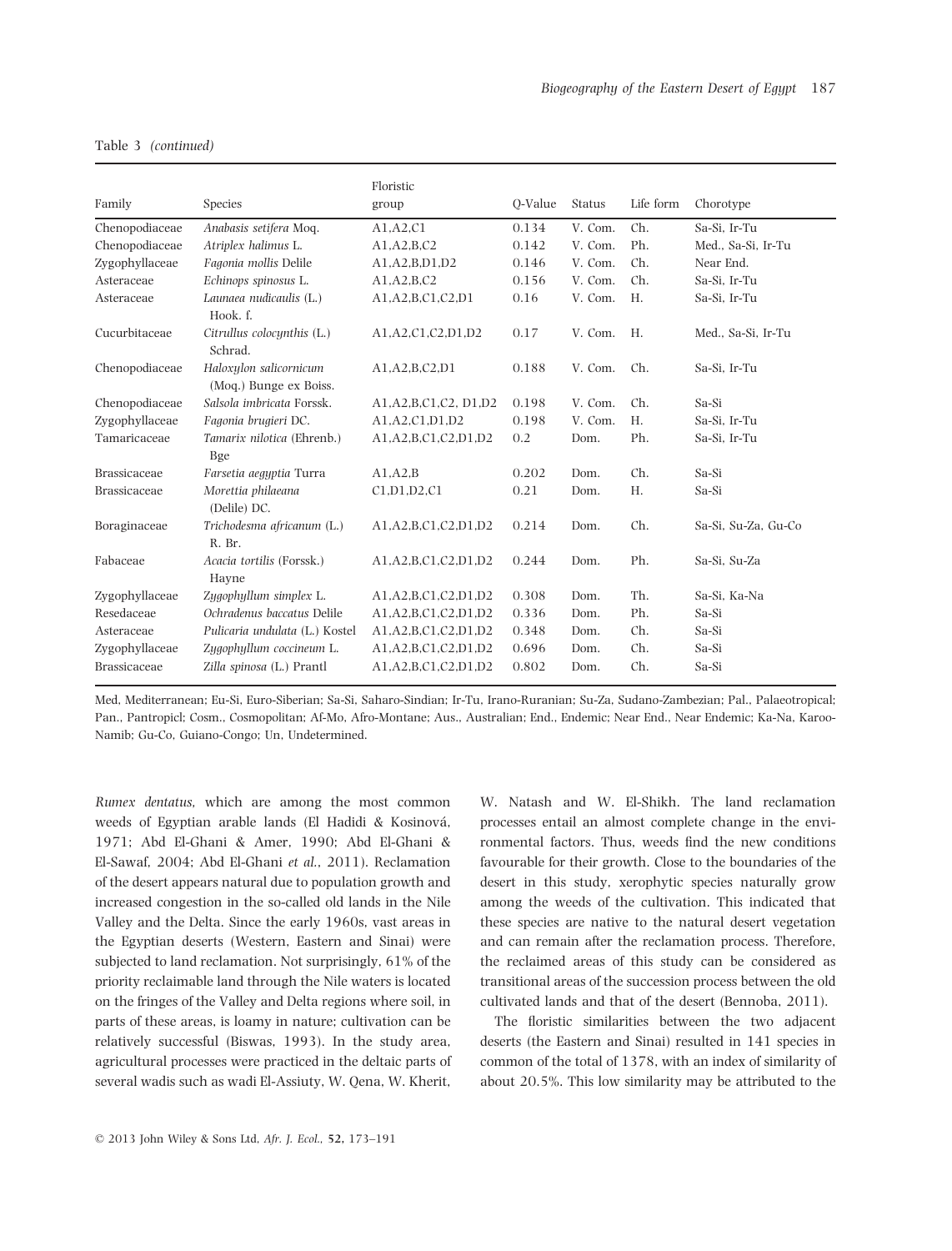geographical position of both deserts where Sinai desert is part of the Irano-Turanian region, while the Eastern Desert is a part of the Saharo-Sindian region. Notably, 335 species were consistent to the Sinai desert, while the Eastern Desert characterized by 64 species. The similarities in the flora of the Eastern Desert and Sinai accounted for 56.5% at the family level and 64.6% at the generic level.

#### Biological spectrum and chorological affinities

Regarding the life-form spectra (Fig. 2), therophytes was the predominant life form and constituted 40.12% of total recorded species, followed by chamaephytes (21.37%), hemicryptophytes (18.95%), while phanerophytes (8.67%) and the remaining life forms formed 10.89%. In this study, the dominance of therophytes, phanerophytes and chamaephytes over other life forms seems to be a response to the hot dry climate, topographical variations and human and animal interferences (Abd El-Ghani & Abdel-Khalik, 2006).

According to Wickens (1976), the study area lies within the Saharo-Sindian region from Boreo-Subtropical zone of the Tropical Kingdom. This area affected by its boundaries

of Mediterranean, Sudano-Zambezian and Irano-Turanian regions. These facts were appeared clearly from the analysis of the phytogeographical origin of the recorded species (Fig. 2). More than the half of the recorded species were of Saharo-Sindian origin (40% mono-regional, 12% bi-regional and 1% pluri-regional). The dominance of Sahro-Sindian element in the study area is coinciding with the results of El Hadidi (1993), El-Demerdash, Hegazy & Zilay (1994), Fossati, Pautou & Peltier (1998), Abd El-Ghani (1998) and Hassan (2003). The Saharo-Sinadian elements followed by Mediterranean elements (3% monoregional, 4% bi-regional and 12% pluri-regional) and Irano-Turanian (3% mono-regional and 5% bi-regional). Cosmopolitan elements were 4%, endemic and near endemic species constituted 4% of the total. The remaining chorotypes formed 10% and another 2% were of unknown origin.

#### Spatial distribution patterns of species

The application of cluster analysis and detrended correspondence analysis (DCA; results not shown) produced four major floristic groups (A–D) at the 2nd level of



Fig 2 Chorotype spectrum and layer diagram of the study area. Chorotype abbreviations: Sa-Si, Saharo-Sindian; Med., Mediterranean; Ir-Tu, Irano-Turanian; Su-Za, Sudano-Zambezian

© 2013 John Wiley & Sons Ltd, Afr. J. Ecol., 52, 173–191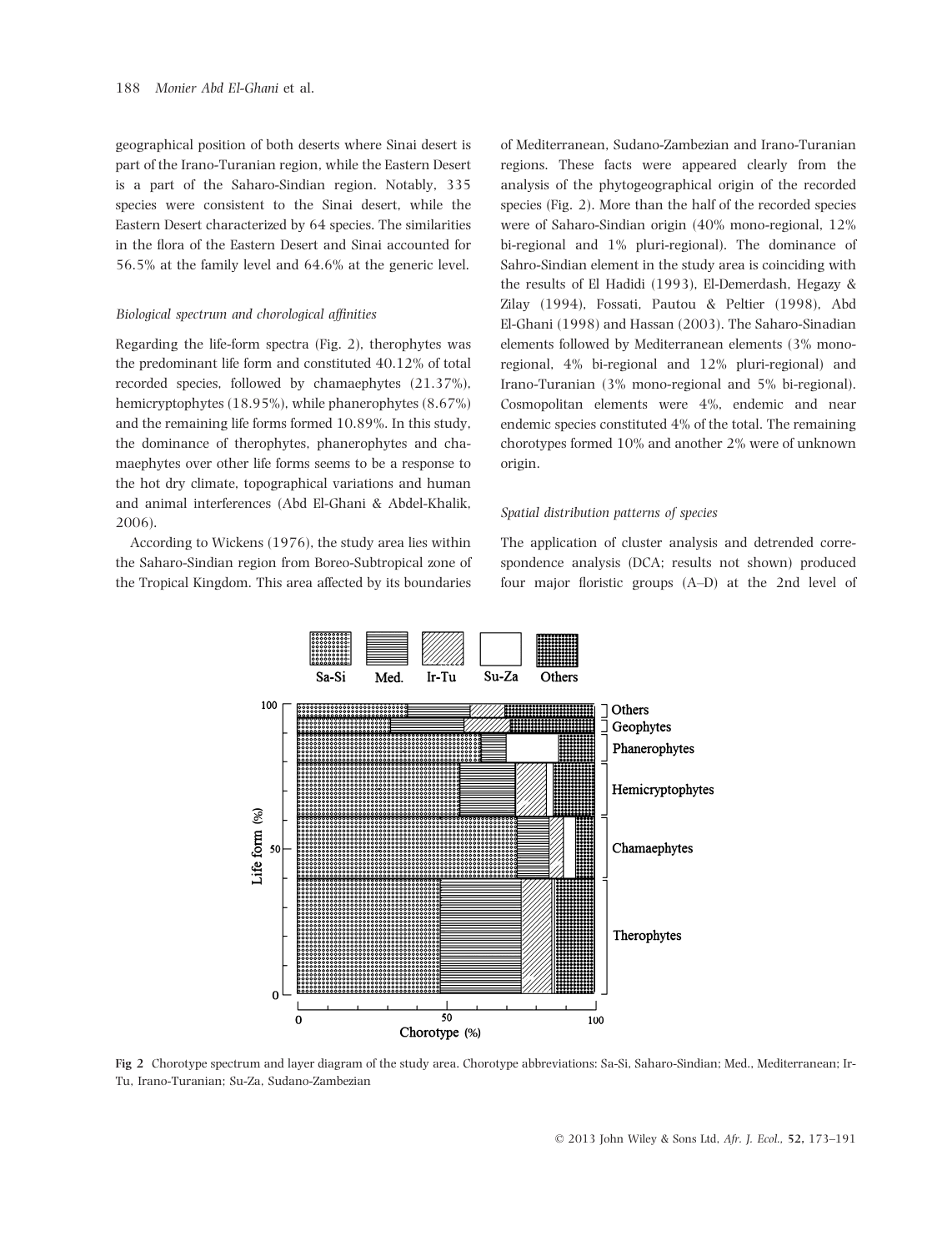classification, and yielded seven subgroups at the 3rd level. The total number of species varied from one subgroup to another. Floristic group (A) dominated by Zilla spinosa and Zygophyllum coccineum, comprised of ten sectors (Fig. 3) representing the northern part (Lat. 30°05′- 28°18′N) of the study area. Zygophyllum coccineum-Z. spinosa communities were among widespread communities within the limestone habitat with different floristic composition. It is plentiful in the affluent of the drainage systems and in the parts of the main channels where the deposits are shallow and coarse. It is less common in the basement complex and is absent from the sandstone habitat (Zahran & Willis, 1992). This first group can be divided into two subgroups; the first  $(A_1)$  comprised of six desert roads in the northern part of the Eastern Desert (Cairo-Suez road, Kattamia-Ain Sokhna road, Korimat-Zafarana Road, Shikh Fadl Road-Ras Gharib, Suez-Ras-Gharib Road) and Wadi Hagul. It was the most diversified subgroup (92 species), dominated by 23 species  $(P = 100\%)$  including: Atriplex halimus, Farsetia aegyptia, Ochradenus baccatus, Pergularia tomentosa and Trichodesma africanum. Other associates of remarkable presence included Anabasis articulata, Citrullus colocynthis, Echinops spinosus and Iphiona mucronata (Table 3). The second subgroup  $(A_2)$  included the flora of the northern wadis of the Eastern Desert (Wadi Degla, W. Hof, W. Garawi and El-Saff desert). It comprised of 80 species, with sixteen species dominated with 100% presence value such as Anabasis setifera, Deverra tortuosa, Echinops spinosus, and Retama raetam. Nineteen species were recorded in only one sector of this subgroup with 20% presence value included

Centaurea calcitrapa, Cleome drsoerifolia, Ifloga spicata, Leptadenia pyrotechnica and Suaeda altissima.

Floristic group (B) consisted of 53 species that dominated by Calligonum polygonoides and Diplotaxis acris representing the desert vegetation in three sectors in the riverine zone (close to the Nile) of Minya-Assiut area of the Eastern Desert. Twenty species shared the dominance, among others; Cornulaca monacantha, Rumex vesicarius, Zygophyllum coccineum and Zygophyllum simplex. Other associates included: Centaurea aegyptiaca, Fagonia indica, Pergularia tomentosa, Salsola imbricata subsp. imbricata and Schouwia purpurea.

Citrullus colocynthis and Zygophyllum coccineum dominated floristic group (C) that included seven sectors representing the southern zone and Red Sea coastal land (Lat. 27°24′- 24°00′N). Two subgroups can be identified; the first  $(C_1, 59$  species) included six sectors and dominated by Citrullus colocynthis associated with Astragalus vogelii, Cotula cinerea, Lotus hebranicus, Morettia philaeana, Zilla spinosa and Zygophyllum simplex (P = 85%). Among sporadic species, Artemisia judaica, Heliotropium digynum, Ifloga spicata, Oligomeris linifolia and Reseda pruinosa can be noted. The second subdgroup  $(C_2, 42$  species) included four sectors that dominated by Zygophyllum coccineum and Zygophyllum album. Notably, Nitraria retusa and Salsola imbricata subsp. imbricata were the most represented associates ( $P = 75\%$ ). Other associates included Atriplex halimus, Haloxylon salicornicum, Panicum turgidum, Suaeda altissima, Tamarix nilotica and Tamarix aphylla.



Fig 3 Dendrogram showing the four major floristic groups (A–D) at the 2nd level of classification, and their subgroups (3rd level of classification) resulting from the cluster analysis of the 34 sampled sectors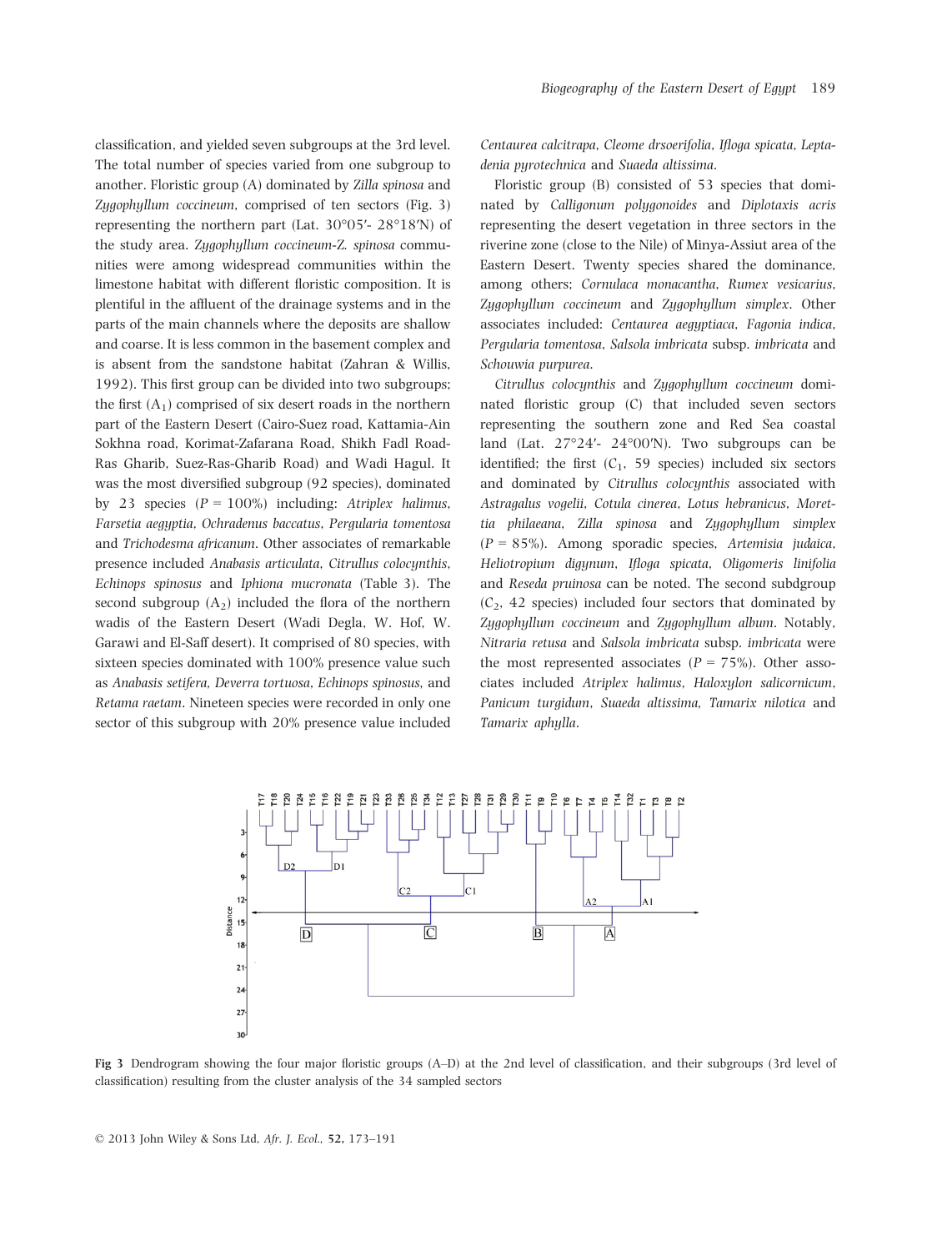Floristic group (D) was dominated by Aerva javanica and Zilla spinos, and can be identified as the Red Sea highlands zone of the study area. Two subgroups can be recognized; the first  $(D_1)$  dominated by nine species such as Acacia tortilis, Fagonia mollis, Pulicaria undulata, Zilla spinosa and Zygophyllum coccineum. Occasional species included Heliotropium bacciferum, Hyoscyamus muticus, Launea mucronata and Tamarix aphylla. Ten species shared the dominancy of the second subdivision  $(D_2)$ , including Aerva javanica, Cleome droserifolia, Leptadenia pyrotechnica and Ochradenus baccatus. It can be noted that Forsskaolea tenacissima, Lotus hebranicus and Trichodesma africanum were of remarkable presence  $(P = 75\%)$ . Both subgroups comprised of approximately the same number of species (37 for  $D_1$  and 38 for  $D_2$ ). The correlation coefficients (r) between the different subgroups revealed high significant correlations ( $P = 0.01$ ) between floristic group (B) and subgroup  $(C_2)$  and between subgroups  $(D_1)$  and  $(D_2)$ . Significant correlations ( $P = 0.05$ ) occurred between subgroup  $(D_1)$  and both of  $(A_1)$  and  $(C_2)$ .

#### References

- Abd El-Ghani, M.M. (1998) Environmental correlates of species distribution in arid desert ecosystems of eastern Egypt. J. Arid Environ. 38, 297–313.
- Abd El-Ghani, M.M. & Abdel-Khalik, K.N. (2006) Floristic diversity and phytogeography of Gebel Elba National Park, south-east Egypt. Turk. J. Bot. 30, 121–136.
- Abd El-Ghani, M.M. & Amer, A.M. (1990) Studies on weed assemblages in croplands, Egypt. I. Broad bean fields. Egypt. J. Bot. 33, 15–30.
- Abd El-Ghani, M.M. & El-Sawaf, N. (2004) Diversity and distribution of plant species in the agro-ecosystem of Egypt. Syst. Geogr. Pl. 74, 319–336.
- Abd El-Ghani, M.M., Bornkamm, R., El-Sawaf, N. & Turky, H. (2011) Plant species distribution and spatial habitat heterogeneity in the landscape of urbanizing desert ecosystem of Egypt. Urban Ecosyst. 14, 585–616.
- Abu Al-Izz, M.S. (1971) Landforms of Egypt. The American University in Cairo Press, Cairo, Egypt.
- Ayyad, M.M. & Ghabbour, S.I. (1986) Hot deserts of Egypt and the Sudan. In: Ecosystems of the World, 12B Hot Deserts and Arid Shrublands (Eds M. Evenari, L. Noy-Meir and D. W Goodall). Elsevier, Amsterdam.
- BENNOBA, E.H. (2011) Weed flora of the reclaimed lands along the northern sector of the Nile Valley, Egypt. M.Sc. Thesis, Fac.Sci. Cairo Univ., Egypt.
- Biswas, A.K. (1993) Land resources for sustainable agricultural development in Egypt. Ambio 22, 556–560.
- Boulos, L. (1999) Flora of Egypt, Vol. 1. Azollaceae–Oxalidaceae. Al Hadara Publishing, Cairo, Egypt.
- Boulos, L. (2000) Flora of Egypt, Vol. 2. Geraniaceae–Boraginaceae. Al Hadara Publishing, Cairo, Egypt.
- BOULOS, L. (2002) Flora of Eaupt. Vol. 3. Verbenaceae–Compositae. Al Hadara Publishing, Cairo, Egypt.
- Boulos, L. (2005) Flora of Egypt, Vol. 4. Monocotyledons (Alismataceae-Orchidaceae). Al Hadara Publishing, Cairo, Egypt.
- Boulos, L. (2009) Flora of Egypt Checklist, Revised Annotated Edition. Al Hadara Publishing, Cairo, Egypt.
- DANIN, A., SHMIDA, A. & LISTON, A. (1985) Contribution to The flora of Sinai III. Chek list of the species collected and recorded by the Jerusalem team 1967–1982. Willdenowia 15, 255–322.
- EL HADIDI, M.N. (1979) List of Threatened Plants in the Flora of Egypt. TPU-IUCN, Royal Botanic Gardens, Kew, London.
- EL HADIDI, M.N. (1980) An outline of the planned flora of Egypt. Täckholmia Add. Ser. 1, 1-12.
- EL HADIDI, M.N. (1993) Natural vegetation. In: The Agriculture in Egypt (Ed. G.M. Craig). Oxford University Press, London.
- EL HADIDI, M.N. (2000) The main features of the natural vegetation. In: Flora Aeguptiaca (Eds M.N. El Hadidi and H.A. Hosni). Cairo University Herbarium and The Palm Press, Cairo, Egypt.
- EL HADIDI, M.N. & HOSNI, H. (2000) Conservation and Threats. In: Flora Aegyptiaca (Eds M.N. El Hadidi and H.A. Hosni). Cairo University Herbarium and The Palm Press, Cairo, Egypt.
- EL HADIDI, M.N. & KOSINOVÁ, J. (1971) Studies on the weed flora of cultivated land in Egypt. 1. Preliminary survey. Mitt. Bot. Staats. München 10, 354-367.
- El-Demerdash, M.A., Hegazy, A.K. & Zilay, A.M. (1994) Distribution of the plant communities in Tihamah coastal plains of Jizan region, Saudi Arabia. Vegetatio 112, 141–151.
- Fossati, J., Pautou, G. & Peltier, J.P. (1998) Wadi vegetation of the North-Eastern Desert of Egypt. Feddes Repert. 109, 313–327.
- Funk, V.A., Susana, A., Stuessy, T.F. & Robinson, H. (2009) Classifi cation of compositae. In: Systematics, Evolution, and Biogeography of Compositae (Eds V.A. Funk, T.F. Stuessy and R.J. Bayer). International Association for Plant Taxonomy (IAPT), Vienna, Austria.
- Galal, T.M. & Fahmy, A.G. (2012) Plant diversity and community structure of Wadi Gimal protected area, Red Sea Coast of Egypt. Afr. J. Ecol. 50, 266–276.
- GIRGIS, A. (1965) Studies on the plant ecolpgy of the Eastern Desert (Egypt). Ph.D. Thesis, Fac.Sci., Cairo Univ., Egypt.
- Good, R. (1974) The Geography of the Flowering Plants, 4th edn. Longman Group Limited, London.
- Hammer, Ø., Harper, D.A.T. & Ryan, P.D. (2001) PAST: Paleontological Statistics software package for education and data analysis. Palaeontol. Electron. 4, 9.
- Hassan, L.M. (1987) Floristic studies on the Eastern Desert of Egypt. Ph. D. Thesis, Fac. Sci., Cairo Univ., Egypt.
- Hassan, A.A. (2003) Habitat and plant species diversity along the Red Sea coast in Egypt. M.Sc. Thesis, Fac. Sci., Cairo Univ., Egypt.
- HASSIB, M. (1951) Distribution of plant communities in Egypt. Bull. Fac. Sci., Fouad I Univ Cairo, Egypt. 29, 59–261.